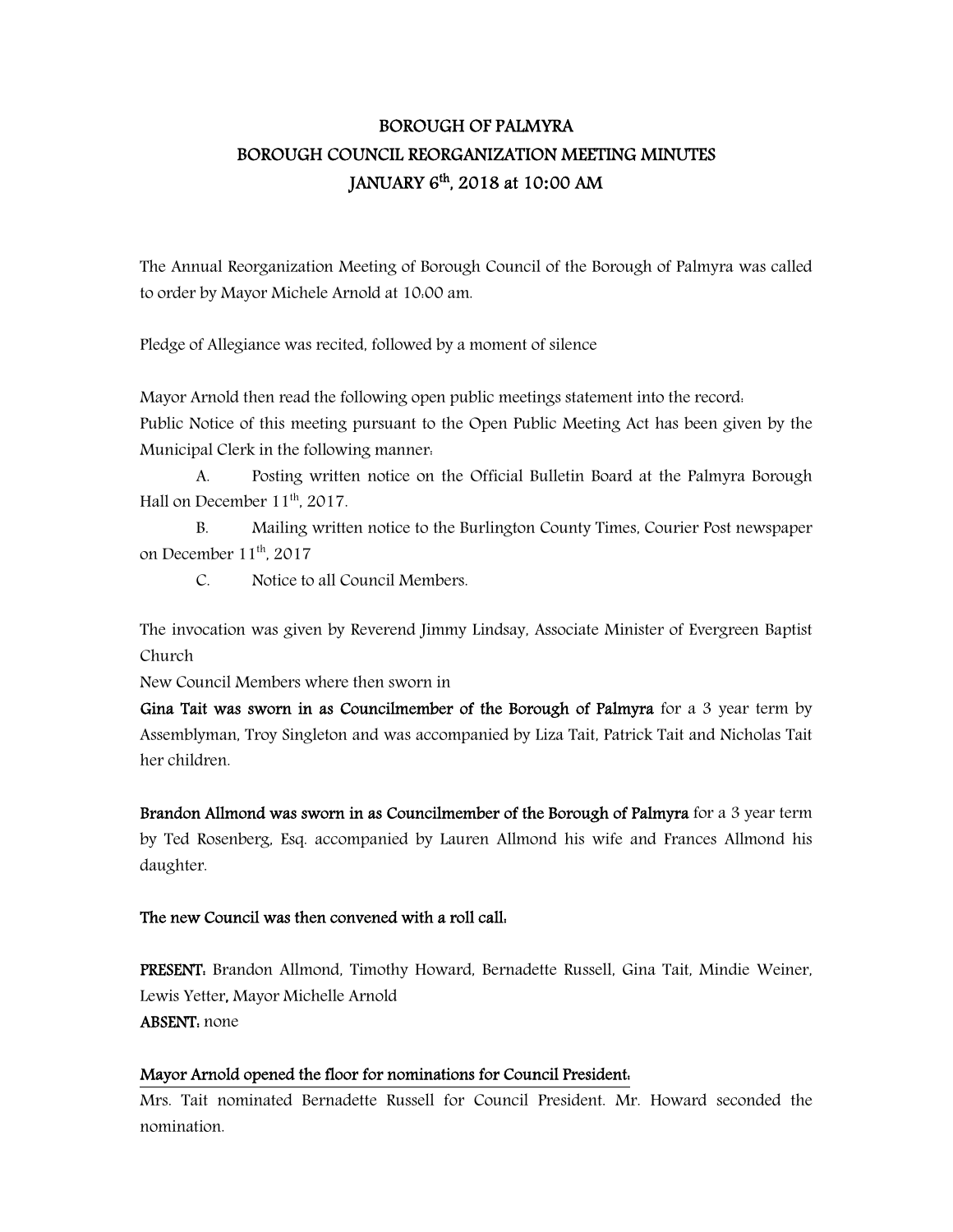Hearing no more nominations, Mayor Arnold asked for a motion to close the nominations. Mrs. Tait made a motion to close the council president nominations, Mr. Howard second the motion.

#### Mayor Arnold then asked for a vote to approve Bernadette Russell as Council President.

At the call of the roll the vote was:

## AYES: Mr. Allmond, Mr. Howard, Mrs. Russell, Mrs. Tait, Ms. Weiner

NAYES: Mr. Yetter

Congratulations to Mrs. Russell our new Council President.

Mrs. Russell was sworn in as Council President of the Borough of Palmyra by Assemblyman Troy Singleton and accompanied by Mark Russell her husband.

#### ACKNOWLEDGEMENT OF DIGNITARIES

Mayor Arnold acknowledged special guests in the audience, Assemblyman Troy Singleton and wished him the best of luck in the State Senate, new Freeholder Balvir Singh, Palmyra School Board President, Mark Russell, Chief of the Fire Department Rick Dreby, Riverton Councilman Jim Quinn, Burlington County Undersheriff Brian Norcross and our Chief of Police Scott Pearlman.

## STATE OF THE BOROUGH ADDRESS –Mayor Michelle Arnold

Mayor Arnold stated, once again we are looking back on another year reviewing our accomplishments while considering improvements and at the same time looking forward to new year, filled with hope and promise. Mayor Arnold stated she wished to take a moment to recognize the members of Borough Council. Mayor Arnold indicated she wanted to describe each of them with one word. Mayor Arnold stated we are now a new group would worked together this past year and had some bumps in the road, but am confident we can work together cohesively.

Mr. Allmond (Brandon), our newest member although we haven't had much time to work together, the time we have, I can say he is energetic. During the Holidays he stepped right in and helped with the Holiday Event and we are looking forward to many more adventures.

Ms. Weiner (Mindie), Mayor Arnold stated her word to describe Mindie was creative. Ms. Weiner has the ability of seeing things differently and bringing a new perspective.

Mrs. Russell (Bernadette), Mayor Arnold stated her word to describe Bernadette is passionate. Mrs. Russell has strong beliefs and convections and is willing to share.

Mrs. Tait (Gina), Mayor Arnold stated her word to describe Gina is "soccer mom". Mayor Arnold indicated that is with great respect as Gina is the one who is always in tune with the youth, shares their accomplishments and when she talks about them it is as if they are all her own children.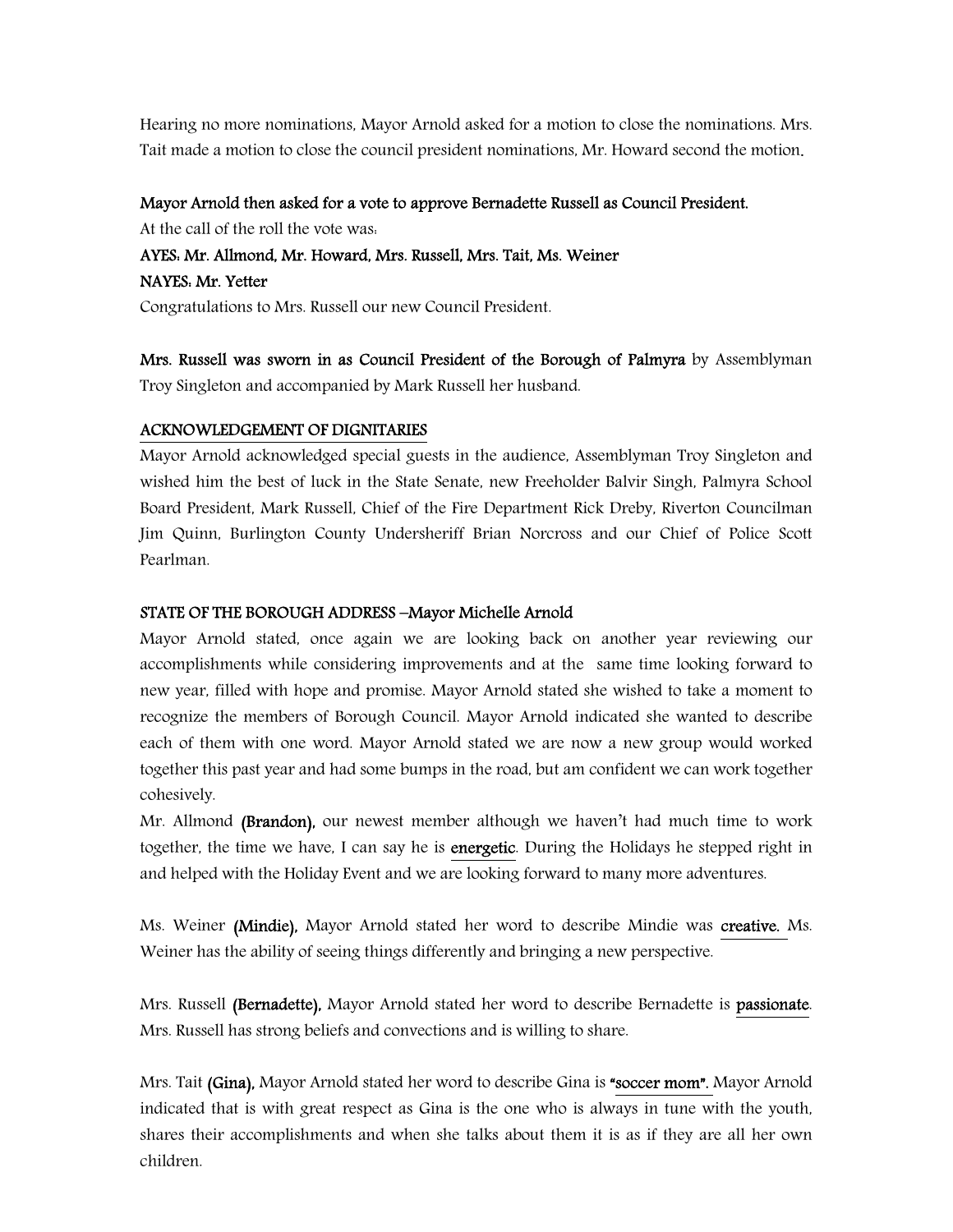Mr. Howard (Tim), Mayor Arnold stated her word to describe Tim is **supportive**. Often assisting others on council to see things differently or supporting their point of view.

Mr. Yetter (Lew), Mayor Arnold stated her word to describe Lew is steadfast. Mayor Arnold stated you can count on Lew to be the same each and every day, he's has the same temperament, he's that guy that everyone can count on.

Mayor Arnold noted, this is the group of individuals she is proud to serve with.

Mayor Arnold then went on to recap some of the highlights and features of the governing body in 2017 and some of the goals and expectations for 2018.

Mayor Arnold shared some of the activities she participated in during 2017, such as:

Insights to Redevelopment goals Brownfields and Economic Development 40 Mayor and 40 Developers Networking Boy Scout Troop 9 Celebrating their  $70<sup>th</sup>$  Anniversary The Solar Eclipse viewing at Boro Hall Race Marshall for the Riverton Historic Criterion, where all proceeds went to Bread of Life Pantry in Palmyra Visited the Meditation Center and participated in their Tree Lighting Ceremony. On Memorial Day Mayor laid a wreath on behalf of Palmyra Attended at forum for the Fairness Formula equals full funding and property Tax Relief

Mayor Arnold then took a moment to remember people we lost in 2017; Jim May and JoAnne Leasure.

Mayor Arnold indicated the finance department of the Borough of Palmyra is exceptional. The Borough currently has an AA Bond rating. We scored 100% on our Best Practices, which means it puts us in excellent position for borrowing funds and doing whatever we may need to do financially. Mayor Arnold thanked the Finance department for keep the Borough on track.

The Borough of Palmyra is an active member of the Burlington County Regional Chamber of Commerce, giving us the opportunity to participate in various training opportunities.

Mayor Arnold spoke about the partnership with Habitat for Humanity; the old Vets building on Front and Arch Streets has been sold and transferred to Habitat for Humanity with the expectation that two new homes will be built on that site. Additionally for the first six months those new homes, thru Habitat for Humanity, will be exclusively offered to Veterans. Mayor Arnold also welcomed the Acevedo Family to Palmyra, who with Habitat for Humanity built the new home on W.6<sup>th</sup> Street.

Mayor Arnold indicated we have successfully negotiated a settlement of our COAH obligation, defining our requirement and avoiding potential costly litigation.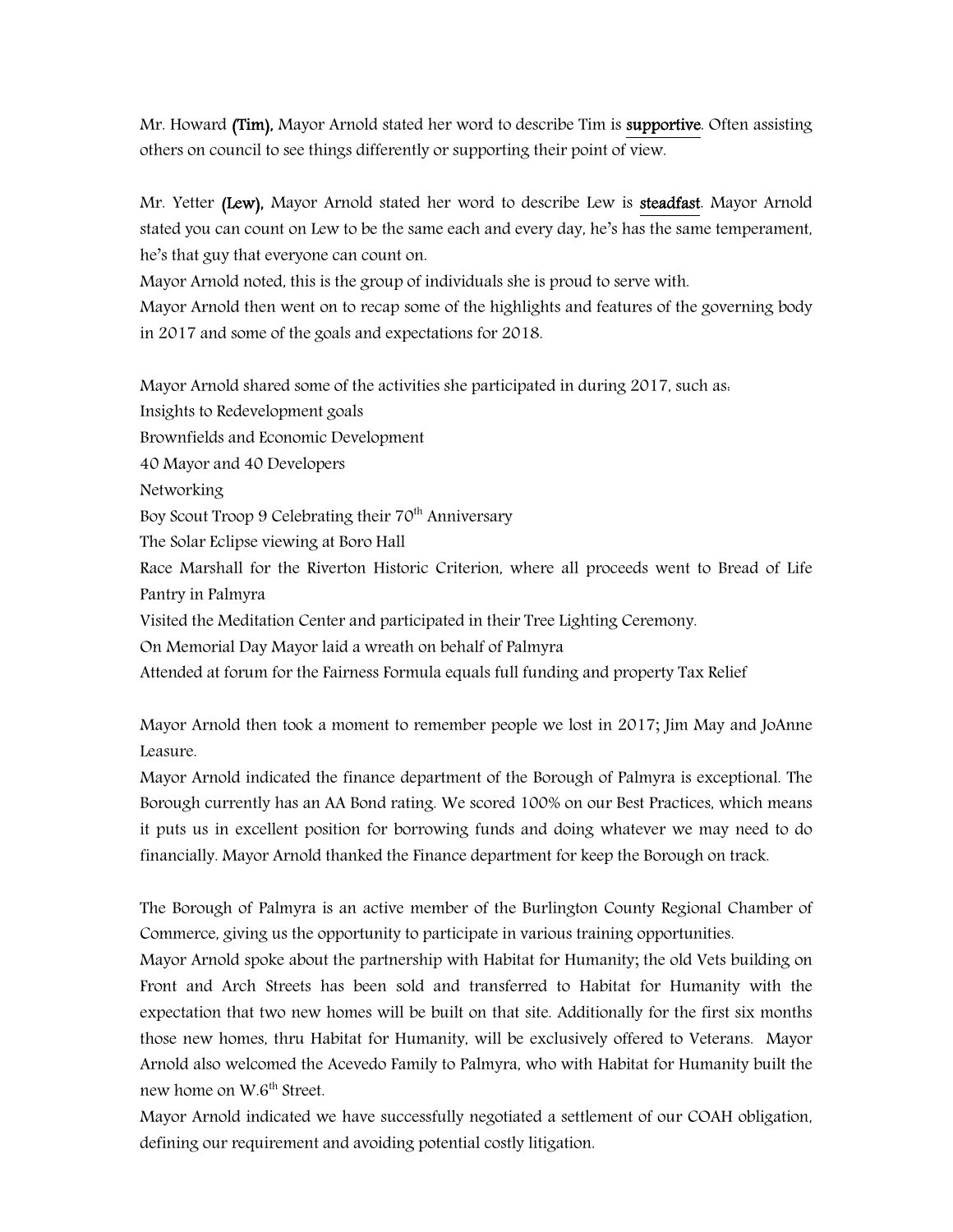Mayor Arnold thanked all who served on the Land Use Board, Bobbie Locke, Chairman; Tim Beck, Vice Chairman and Marie Nagle, Secretary. Mayor Arnold noted the Land Use Board heard many applications this year ranging from sheds to the reconstruction of the WAWA. Mayor Arnold stated, currently the Board is working on the Master Plan which will include an Arts District overlay and changes to signage. They are also currently reviewing outdoor dining. Mayor Arnold thanked Mr. Dreby and Mr. McGill for their efforts with code enforcement and welcomed our new Code Enforcement Officer Mr. Lunemann who will be informing the public of the Borough's Ordinances when a violation is identified and making sure the violation is corrected. Mayor Arnold indicated we are building a "relational approach" to code enforcement. Mr. Lunemann will also be responsible for creating and maintaining the abandoned property list. Mayor Arnold noted the addition of a Housing Inspector, Mr. Opalski, to the Construction department, to help with getting housing inspections done more quickly. Mayor Arnold noted that the new FEMA flood maps went into effect on December  $21^{st}$ , 2017 and can be found in the Construction department. Mayor Arnold thanked the department for all its efforts in getting those new flood maps.

Mayor Arnold stated in business development we have been working on finalizing the welcome packet, signage, incentives, parking, an information brochure, advertising and promotion. Mayor Arnold stated we will be having monthly meetings with business owners and we will be building alliances and partnerships with other municipalities to share ideas for attracting businesses to our area. Mayor Arnold stated there are fourteen new business in the Borough, and she conducted 14 weddings last year. Mayor Arnold noted we have successfully rented existing space on our cell tower and are considering a second location which will improve service to our residents and will increase Borough revenue. Mayor Arnold stated positive changes were made last year with the community center. The governing body hired three new team members to help with control of access to the building. They assist groups scheduled to use the building, assuring the safety of those individuals and other visitors to the building and help protect the property. Mayor Arnold indicated more changes are coming as we move forward to complete the transition to secure the building, promote its positive use and expand the benefits to our residents.

Mayor Arnold stated the Farmer's Market got off the ground, it was a great success, very well attended and a wonderful gathering of friends and neighbors. Mayor Arnold thanked everyone involved.

Mayor Arnold indicated the mural is now installed on Tony's Barber Shop and depicts different locations within the Borough.

Mayor Arnold noted the Borough is making some improvements at Legion Field and it will be ready for spring sports.

Public works, Mayor Arnold noted has a new supervisor, Mr. Haines and they are very responsive to the residents' concerns. Mayor Arnold explained that this we will be color coding the zones and putting signs out to help people understand what their zone and schedule are.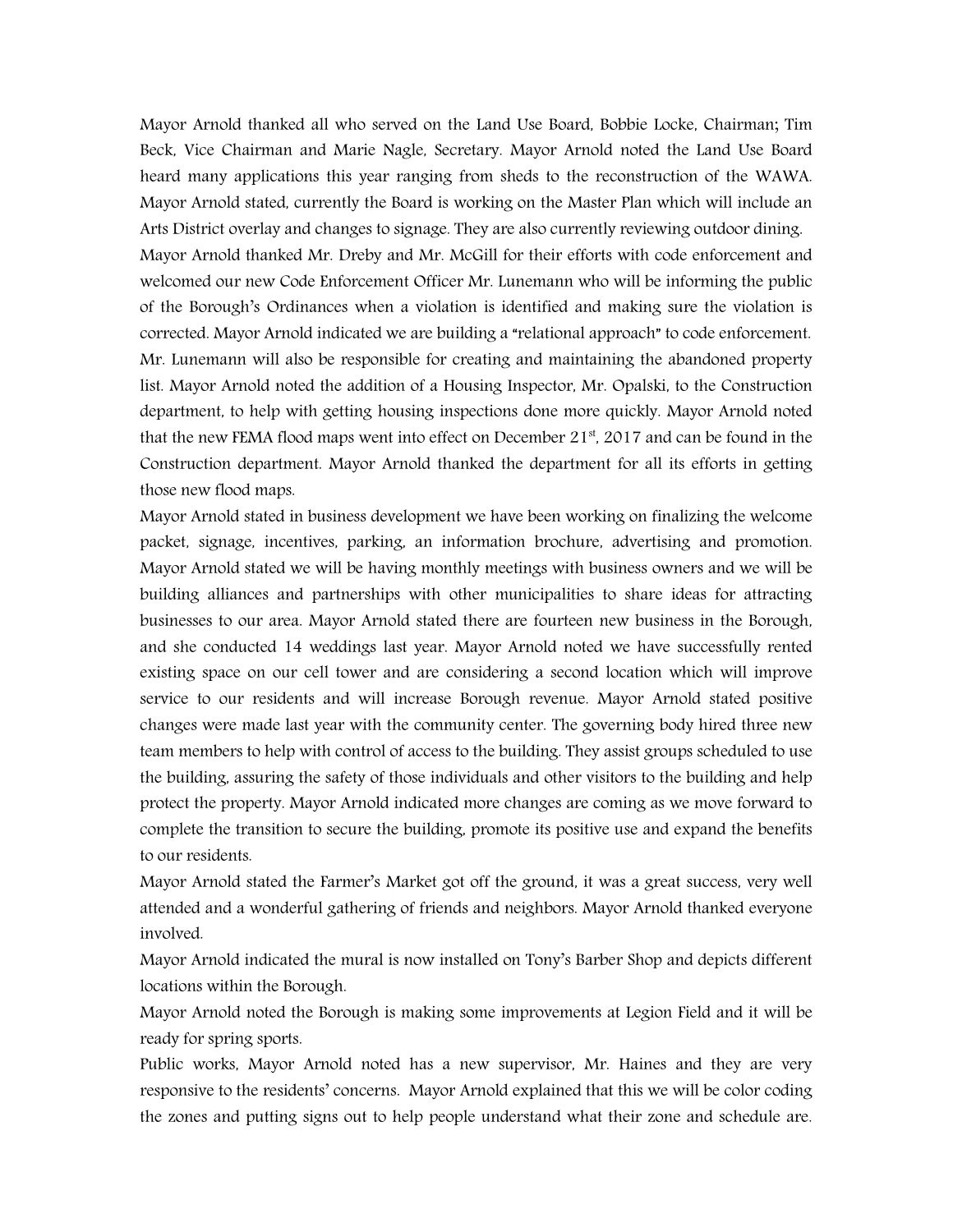Mayor noted additionally, during the summer we will be adding one evening of extended hours for access to public works.

The Municipal court now has new video equipment and has completed one year of bail reform. Mayor Arnold indicated she is still a member of the River Route Advisory Committee, contributing to the improvements along the Rt. #130 corridor.

Mayor Arnold remembered the Clarence B Jones events which inspired the Institute for Social Advocacy.

Mayor Arnold stated the Palmyra Promenade was complete with grant funds received from the Burlington County Freeholders. The official dedication and raising of the flag will be held in April of 2018.

The Palmyra Seniors group has been under new leadership this year and are very active.

Mayor Arnold stated she attends and or serves with the following organizations; Palmyra Harbour Condominium Association, New Jersey Conference of Mayors Board of Directors and serves on the Anti-opioid Committee, New Jersey League of Municipalities as Burlington County Representative, the National Foundation of Women Legislators as NJ Delegate, and serves on the International Outreach Committee.

Mayor Arnold stated a back-pack give a way was completed last year with the help of the Palmyra Police Department. One hundred-fifty backpacks were donated by The Office Depot Foundation and with the help of the Palmyra Police Department those back-packs complete with supplies were distributed to Palmyra students.

Mayor Arnold stated we have successfully negotiated the Collective Bargaining Agreement with the Police Department, which has four new officers. Community outreach is a priority with the department and the SRO program also has been a tremendous success in the school district. In 2017 the Police Department held Senior, Youth and Citizen Academies. In November of 2017 the Police Department was permitted to not shave for a period of time for donations which went to Cancer Research. Mayor stated the Police Chaplin program has also been a great success and she thanked everyone who participates in that program. Mayor Arnold noted the Borough has been requalified for the Safe and Secure Grant and we are also receiving credit from past years which totals about \$120,000.00.

Mayor Arnold indicated the fire truck purchase is ahead of schedule and perhaps will be ready in June. The fire department did Palmyra Day in 2017, which was a great success, they also headed a relief fund for a sister company in Texas helping with donations after devastating Hurricane Harvey in south Texas. The Fire Department and the CERT Team also participated in Wreaths Across America at the Beverly National Cemetery where they help place over 4,600 wreaths at the gravesites of our fallen soldiers.

The public events committee was very busy, so of the things they worked on were the Easter Egg Hunt, spring clean-up, Memorial Day Celebration, Summer Concerts and movies, Town wide Yard Sale, Veterans Day Celebration, and the Holiday Tree Lighting/ Santa Visit.

Mayor Arnold noted some real estate trends and property value of the homes in the Borough of Palmyra. In 2017 the Mayor stated residential sales were 151 units with the average sales price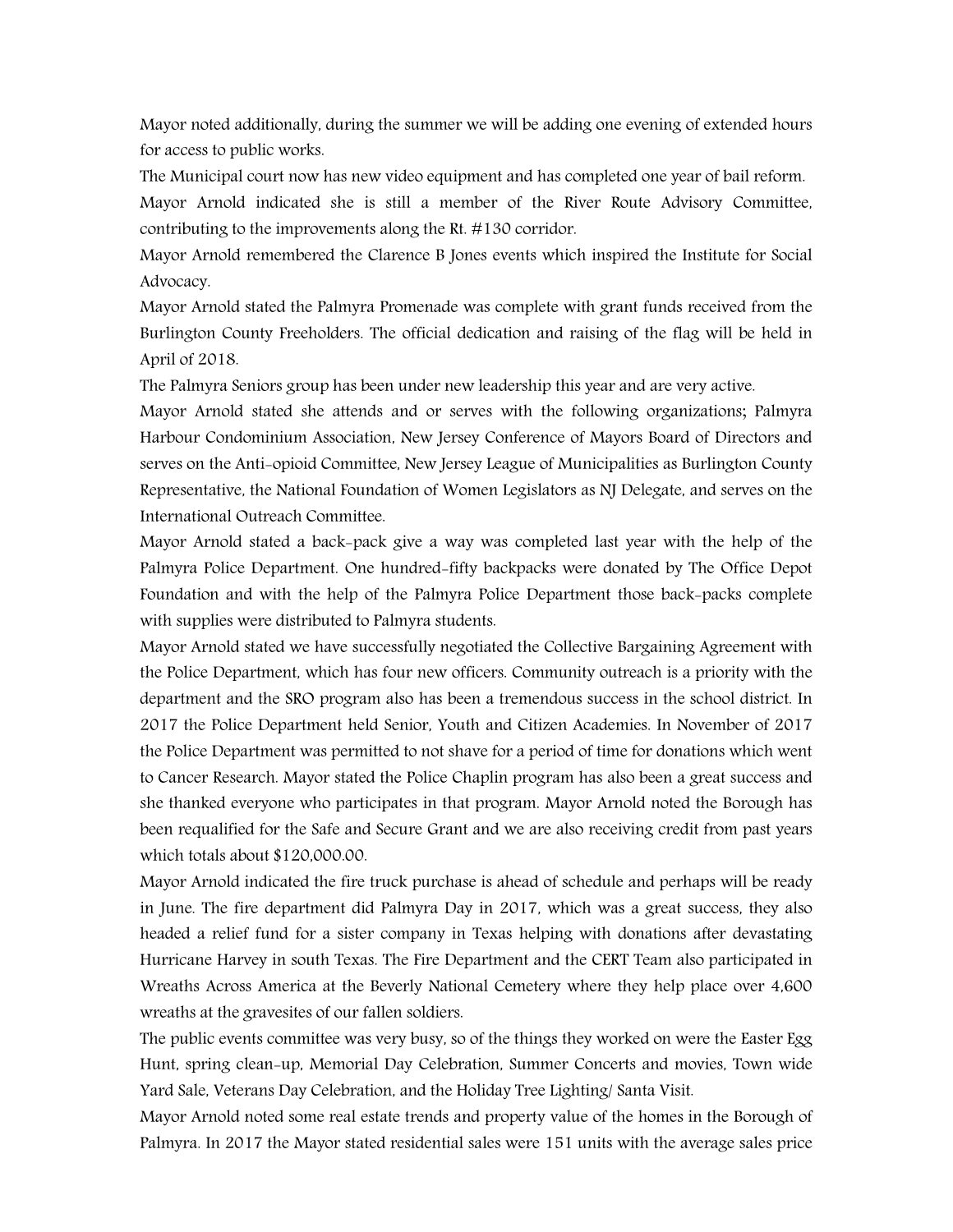of \$133,123.00, an increase of 16% over the 2016 statistics additionally three multi-family units were sold, one commercial and fifty-two rentals reported.

Mayor Arnold stated we are making progress with the redevelopment areas. We have been meeting with prospective redevelopers, and continuing to strengthen our relationship with the New Jersey DEP and EPA, additionally we have been engaging local, county and the State for assistance. Mayor Arnold noted we have scheduled Redevelopment meetings each month so that everyone is aware and on top of what is being done. Mayor Arnold announced the Borough has reached a settlement with one of the property owners which has put us in position to acquire that property, which is our intent.

Mayor Arnold noted somethings we are looking forward to in 2018, working with a student work group so that they may gain some work experience, building a network of assistance in neighbor helping neighbor possibly utilizing the help of the interact club from the high school, fire department, boy scouts, local churches and the explorer group. We are looking at the possibility of having an ice skating rink at the basketball court at Legion field, also a Holiday Tree decorating contest were trees would be donated and decorated during the holidays along Broad Street then planted thru out the community. The Mayor's wellness campaign is kicking off and we have submitted the application for healthy communities' certification, more information to follow. Mayor Arnold noted on the third Tuesday of each month she will be holding Neighborhood Chats with the Mayor at various locations. Mayor Arnold indicated the desire to have a "Citizen of the Year" award, to recognize the efforts and work of individuals thru out the community, additionally we would like to bring back the Neighborhood Watch Program.

The Mayor thanked the organizations and individuals who volunteer their time and talents to make Palmyra a great place to live and work, but also a hometown to be proud of. Mayor Arnold thanked the employees and staff which handle the day to day business of the Borough and interact with our residents, businesses and taxpayers. Thanks were given to our first responders, the police department, fire department, CERT team, and emergency squad you are the personification of service. Mayor Arnold thanked the business owners who have invested in Palmyra, you are considered part of the family and we do our best to support you. A special thanks to the Burlington County Bridge Commission was given by the Mayor for their vested interest in the Borough of Palmyra, it is much appreciated. Mayor Arnold thanked our professionals who are not afraid to think outside the box and allow us to explore various options, all the while making sure we don't take a miss-step.

To the residents of Palmyra, some of the most passionate individuals you are likely to find any were, Mayor Arnold expressed thanks for sharing their thoughts and ideas and asked them to continue to share those ideas, so the quality of life in Palmyra can be improved for all of the residents. Mayor Arnold stated she was humbled and proud to serve as your Mayor and each and every day she is mindful of her duties and responsibilities and with every opportunity she proclaims her Palmyra Pride.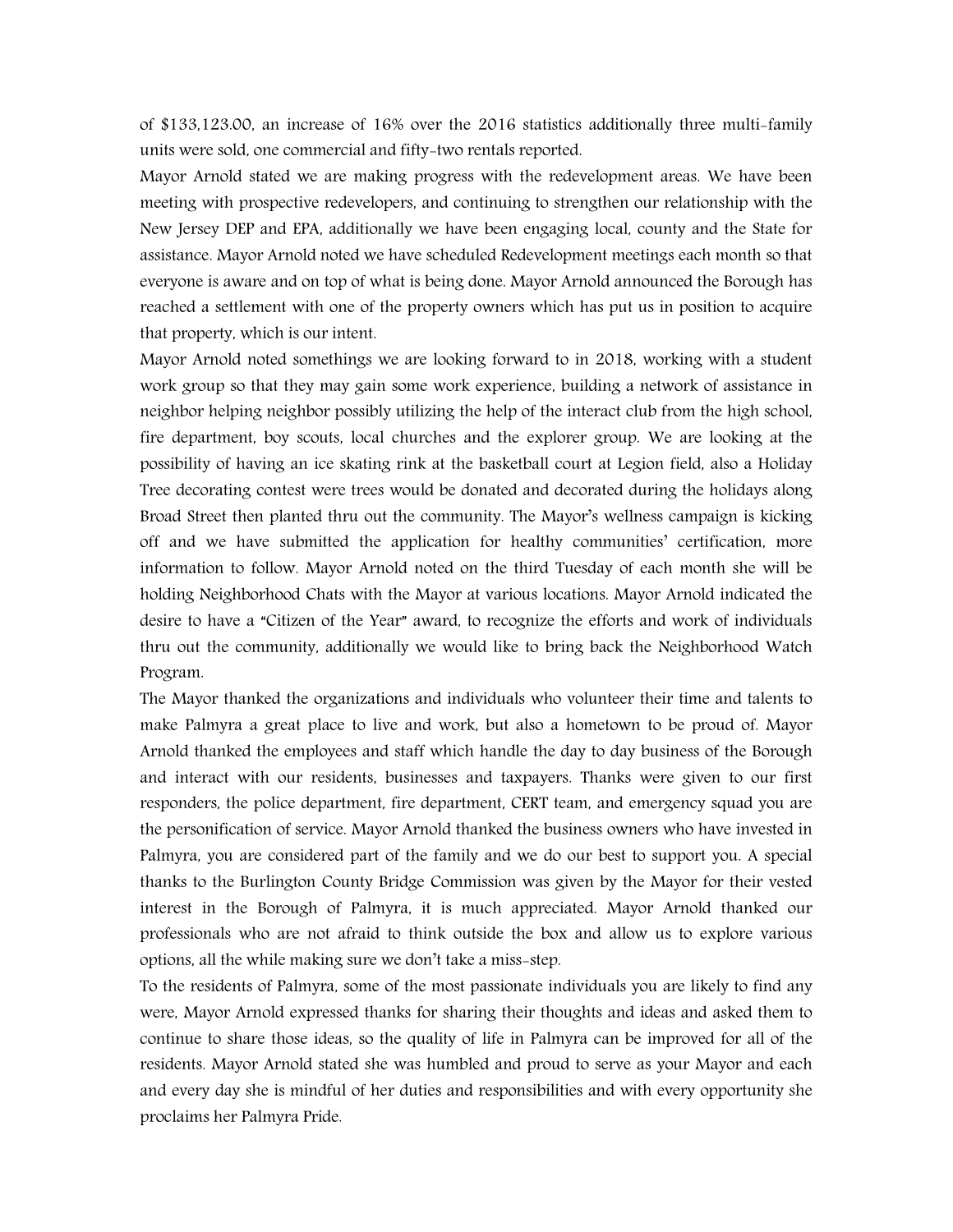#### **CORRESPONDENCE**

Mayor Arnold acknowledged a letter received from Scott A Coffina, Burlington County Prosecutor regarding a civil forfeiture to the Borough of Palmyra Police Department.

Mayor Arnold also acknowledged a letters received from Sister Dolly of the Meditation Center and Alethia Sampson of the Burlington County Board of Health extending words of appreciation and gratitude.

Mayor Arnold additionally acknowledged at letter received from Mary Part Robbie, of Board of Chosen Freeholders of Burlington County, returning the fully executed copy of the 2016 Municipal Park Development Program Agreement.

Mayor Arnold then asked for a motion to open the Public Portion. Mrs. Russell made a motion to open the public portion for comments. Mrs. Tait second the motion

#### All members present voted in favor of the motion**.**

Mrs. Rix – Harbour Drive- Mrs. Rix inquired if Resolutions listed on the agenda as 2017-35 and 2017-36 were typos and should be 2018-35 and 2018-36. Mayor Arnold indicated yes. Mrs. Rix also inquired, what is the last name of Stacy mentioned in Resolution 2018-55. Mayor Arnold indicated Brugler.

No one else from the public wishing to be heard, President. Russell made a motion to close the public portion, Mr. Yetter seconded the motion.

#### All members present voted in favor of the motion.

#### NEW BUSINESS

Mayor Arnold began to speak about the Council Committee Appointments and indicated there were very few changes to the committee appointments she wished to make, she indicated Mayor Arnold would be Public safety Director, Mr. Allmond would step into the committees which Mr. Cosky was on and a few other changes as other people had desired. Mr. Howard stated as council president he had some recommendations for council regarding the council committee appointments. Mr. Howard handed those recommendations to council, Mayor Arnold, Mr. Rosenberg, Mr. Gural and Ms. Jackson. Mayor Arnold indicated she would continue however Mr. Howard made a motion to accept the council committee appointments as indicated on the handout. President Russell seconded the motion. Mayor Arnold asked for discussion. Mr. Howard stated Council committees are run by council and selected by council. Mr. Howard indicated he created groups and put teams together. Mayor Arnold indicated she was disappointed as she reached out to each individual of council and she heard back from Mr. Allmond, Ms. Weiner and Mr. Yetter. Mayor Arnold indicated that in the past the Mayor has always submitted the council committee appointments. Mayor Arnold stated she was not informed, included nor made part of the process. Mayor Arnold stated she would hate to think things are being done differently than in the past for political and or personal reasons. Mayor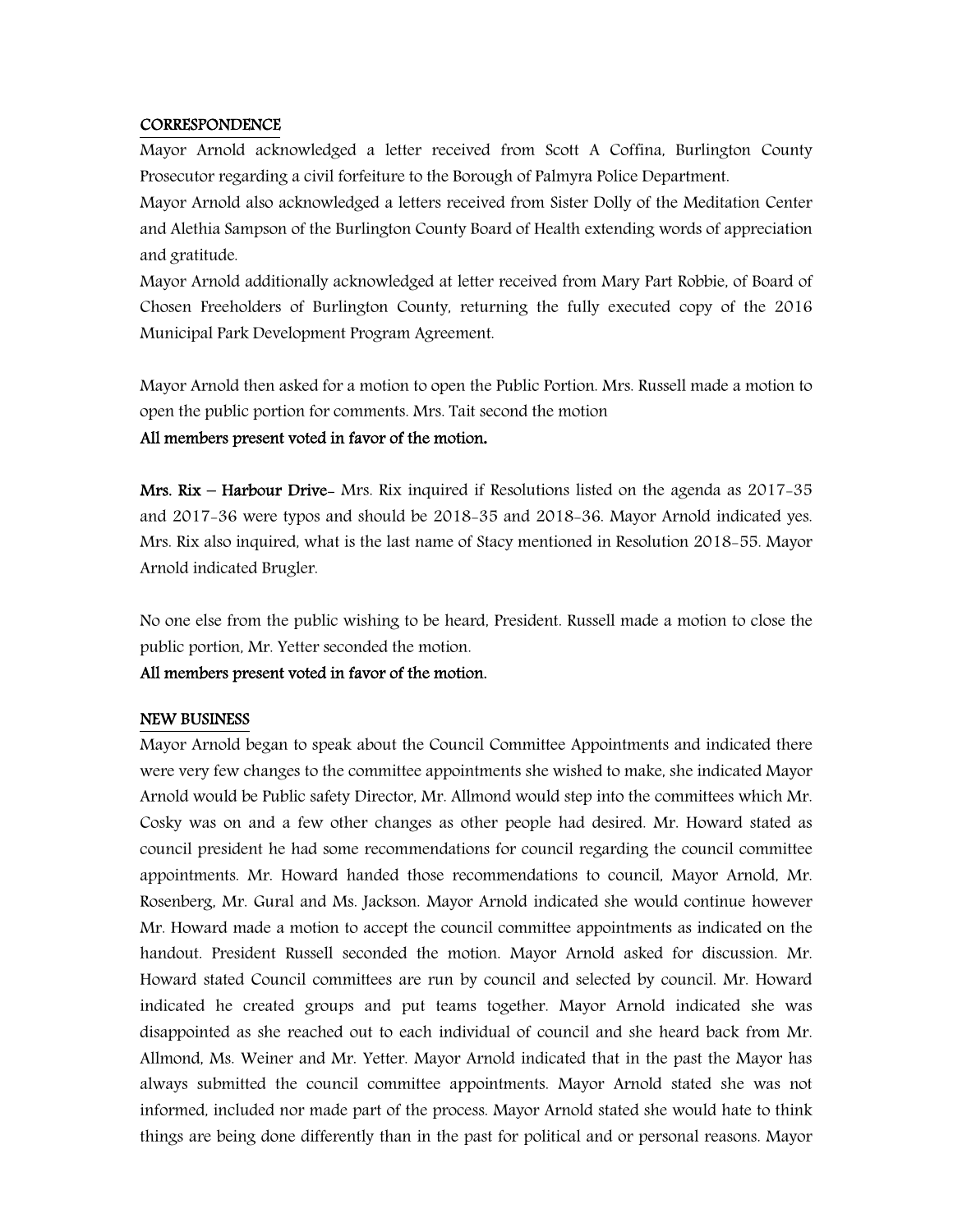Arnold asked who is being recommended as the chairperson of the various committees. Mr. Howard indicated as Council President his job was to make recommendations to council for committee appointments. After some additional discussion, Mr. Rosenberg indicated as a councilperson Mr. Howard could make recommendations to council for committee appointments however there is no special power of council president to do so. Mayor Arnold then stated the following was suggested by Mr. Howard;

Group  $A$  – Administration and Finance; Construction, Housing & Code Enforcement; Communications & Public Relations; Business Community & Development Members - Mrs. Russell, Ms. Weiner, and Mr. Allmond Alternates - Mr. Howard and Mr. Yetter

Group B – Public Works & Sewer; Youth & Recreation; Public Buildings, Parks & Grounds; Redevelopment & Negotiations; Public Events Public Works Director – Mr. Yetter Members - Mr. Howard, Mrs. Tait and Mr. Yetter Alternates – Mrs. Russell and Ms. Weiner

Group C – Public Safety & Municipal Court Public Safety Director – Mrs. Tait Members - Mr. Howard, Mrs. Tait and Mayor Arnold Alternates – Mr. Allmond and Mrs. Russell

Group D – Green Team Members – Mrs. Russell, Ms. Weiner and Mr. Yetter Alternates – Mr. Howard and Mr. Allmond

Homeowners Association Liaison – Mrs. Russell and Ms. Weiner Board of Education Liaison – Mrs. Tait and Mr. Allmond Shade Tree Advisory Board – Mrs. Russell Each committee chairperson will be selected by each various committee once they meet.

Mayor Arnold asked for a vote on the motion made by Mr. Howard, to approve the council committee appointments as submitted by Mr. Howard.

At the call of the roll, the vote was: AYES: Mr. Almond, Mr. Howard, Mrs. Russell, Mrs. Tait, Ms. Weiner, Mr. Yetter NAYES: None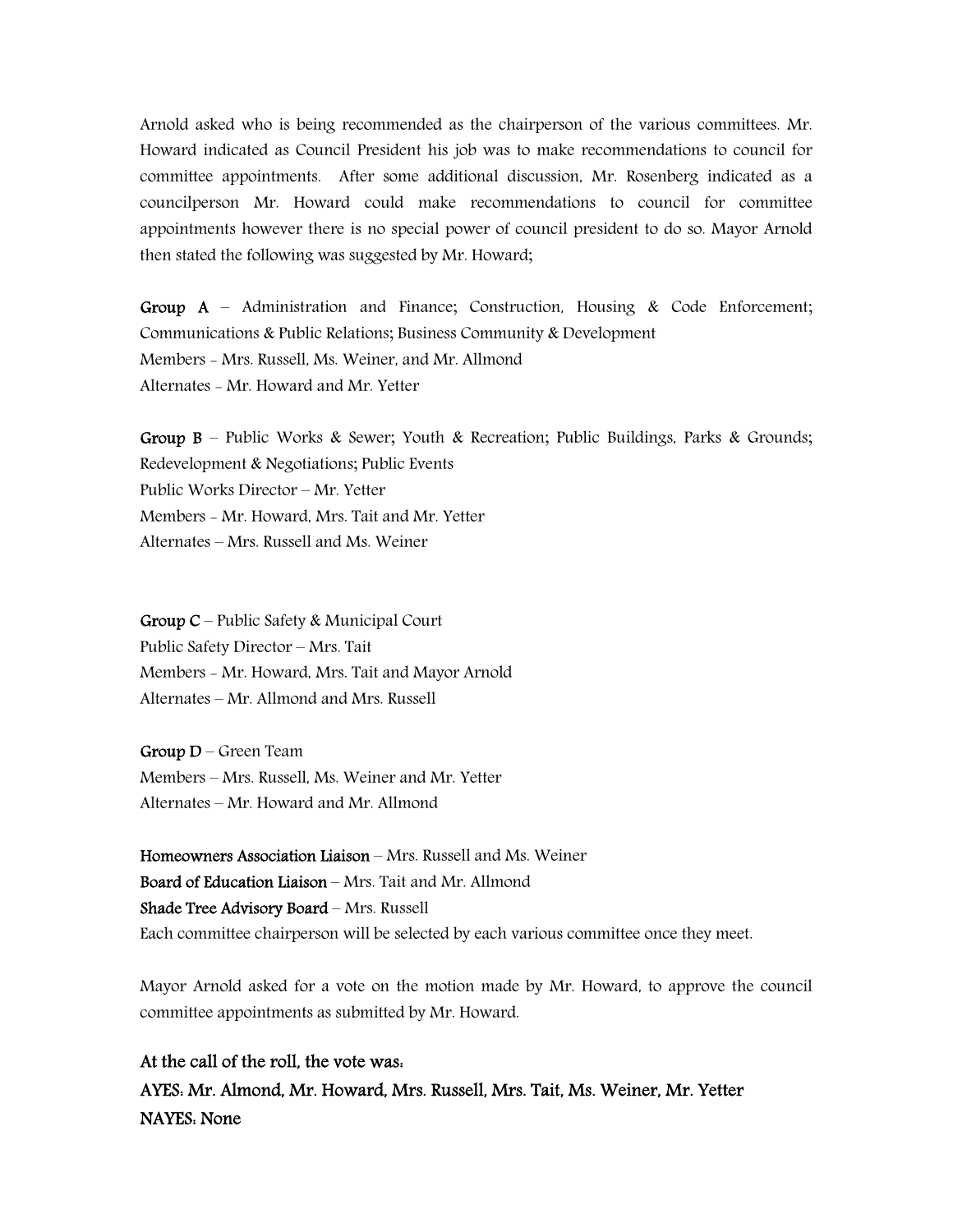Mayor Arnold then read the Mayor's Annual Appointments, the Annual Citizen Appointments and the Annual Borough Council Caucus and Regular Meeting Dates for 2018 which are as follows:

# Mayor's Annual Appointments

| Borough Administrator                               | John Gural              |
|-----------------------------------------------------|-------------------------|
| Board of Health Secretary /Deputy Clerk             | Marie Nagle             |
| Tax Search Officer/Deputy Administrator             | Tanyika Johns           |
| Municipal Lien Search Officer/Fair Housing Officer  | Doretha Jackson         |
| Police Records Clerk                                | Renay Montgomery        |
| SLEO II Officer/Court Officer                       | John Quigg              |
| Crossing Guards                                     | All names on resolution |
| Fire Chief                                          | Richard Dreby           |
| Deputy Fire Chief                                   | Howard Roun             |
| 1 <sup>st</sup> Battalion Chief                     | Allan Zimmeriman        |
| 2 <sup>nd</sup> Battalion Chief                     | Michael Stokes          |
| Police Matron                                       | Geraldine Bright        |
| <b>Emergency Management Coordinator</b>             | Richard K. Dreby        |
| 1 <sup>st</sup> Deputy Emergency Mgmt.              | Tracy Kilmer            |
| 2 <sup>nd</sup> Deputy Emergency Mgmt.              | John Skowronski         |
| Storm Water Coordinator/Tree Officer                | John Haines             |
| Clean Communities Coordinator/Recycling Coordinator | John Haines             |
| <b>CERT</b> Team                                    | All names on resolution |
| Fire Police/Fire Department Captain                 | William Quigg           |
| Fire Police/Fire Department Lieutenant              | James Teesdale          |
| Fire Police/Fire Department                         | Leo Bankowski           |
| Fire Police/Fire Department                         | Teresa Bankowski        |
|                                                     |                         |

# Annual Citizen Appointments

# LAND USE BOARD

| Lew Yetter, Council Rep.     | 1 year  | 01/01/18 | 12/31/18 |
|------------------------------|---------|----------|----------|
| John Gural, Borough Official | 1 year  | 01/01/18 | 12/31/18 |
| Timothy Beck                 | 4 year  | 01/01/18 | 12/31/21 |
| Jason Furrer<br>Alternate #1 | 2 years | 01/01/17 | 12/31/18 |
| Richard Dreby Alternate #2   | 2 years | 01/01/17 | 12/31/18 |
|                              |         |          |          |

# SHADE TREE ADVISORY BOARD

| John K Haines (tree officer) | 1 year | 01/01/18 | 12/31/18 |
|------------------------------|--------|----------|----------|
| Dave Austin                  | 1 year | 01/01/18 | 12/31/18 |
| Tim Kaluhiokalani            | 1 year | 01/01/18 | 12/31/18 |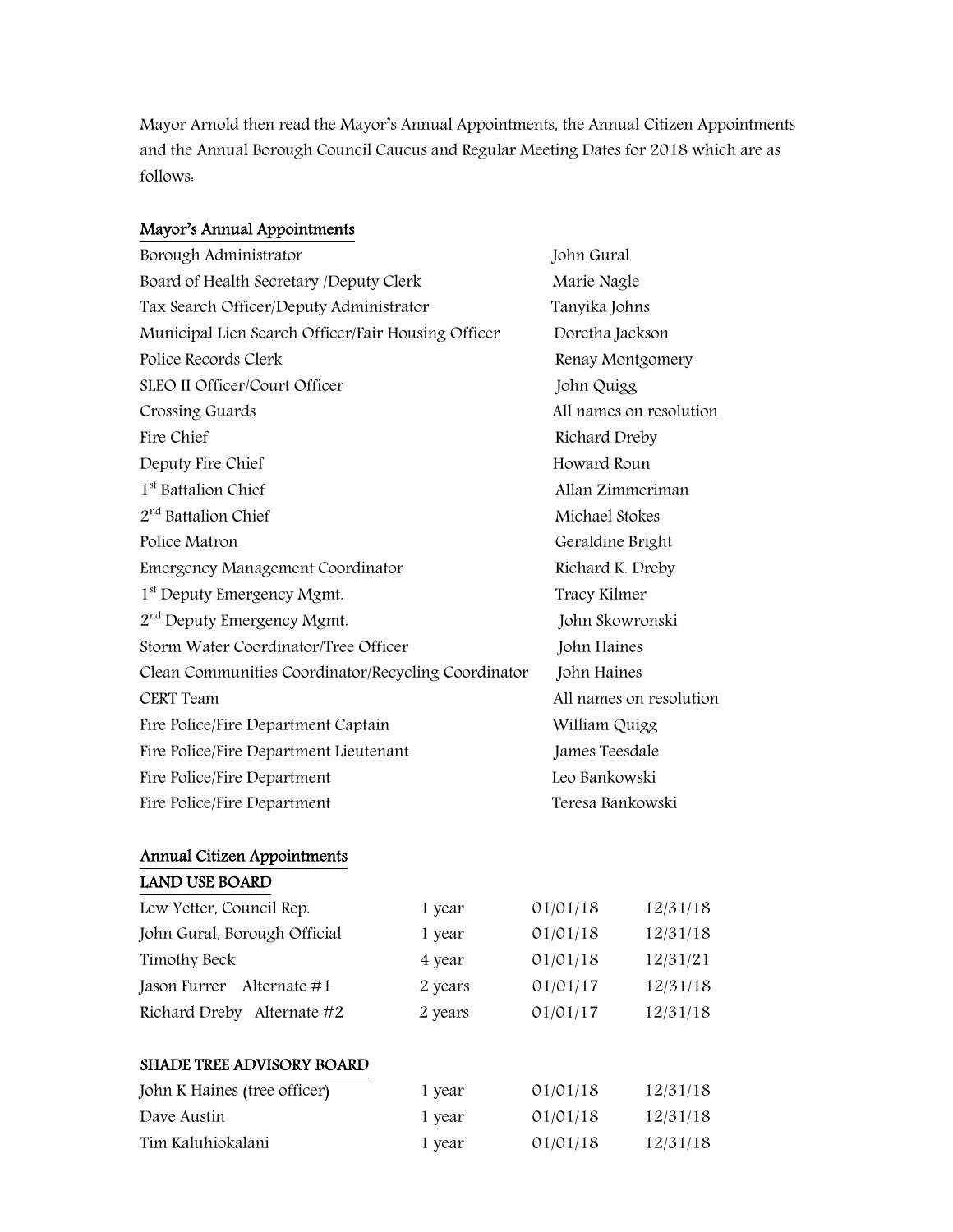## Notice of Annual Borough Council Caucus Meeting and Regular Meeting Dates

All such meetings to be held on the first Monday (Caucus Meeting) and third Monday (Regular Meeting) of each month, unless otherwise noted due to a holiday. Meetings shall be held at 7:00 P.M., unless indicated with \*\*, in which case those meetings shall begin at 6:30 P.M. All meetings will be held in Borough Hall at 20 West Broad Street, Palmyra, New Jersey 08065.Any and all business involving the Borough may be discussed. Formal official action may be taken at such meetings.

February  $5<sup>th</sup>$ , 2018 February  $20^{th}$  2018 (Tues) March  $5<sup>th</sup>$ , 2018 March 19<sup>th</sup>, 2018 April 2nd, 2018 April 16<sup>th</sup>, 2018 May 7<sup>th</sup>, 2018 May 21<sup>st</sup>, 2018 June  $4^{th}$ , 2018 \*\* June 18<sup>th</sup>, 2018 July  $16^{th}$ , 2018 August  $6<sup>th</sup>$ , 2018 August  $20<sup>th</sup>$ ,  $2018$ September  $17<sup>th</sup>$ , 2018 October  $1<sup>st</sup>$ , 2018 October  $15<sup>th</sup>$ , 2018 November 5<sup>th</sup> 2018\*\* November  $19<sup>th</sup>$ , 2018 December 3rd, 2018 December  $17<sup>th</sup>$ , 2018

Mayor Arnold then proceeded to the Consent Agenda. Council President Russell requested Resolutions 2018-1, 2018-8, 2018-11, 2018-14, 2018-15 and 2018-19 be removed from the consent agenda for additional discussion and to be voted on individuality.

Consent Agenda- Resolution 2018-1 to Resolution 2018-73 will be enacted as a single motion; if any resolution needs additional discussion it will be removed from the consent agenda and voted on separately.

- 1. Resolution 2018-01, Resolution to Confirm Council Committee Appointments
- 2. Resolution 2018-02, Resolution to Confirm Mayor's Annual Appointments
- 3. Resolution 2018-03, Resolution to Confirm Mayor's Annual Citizen Appointments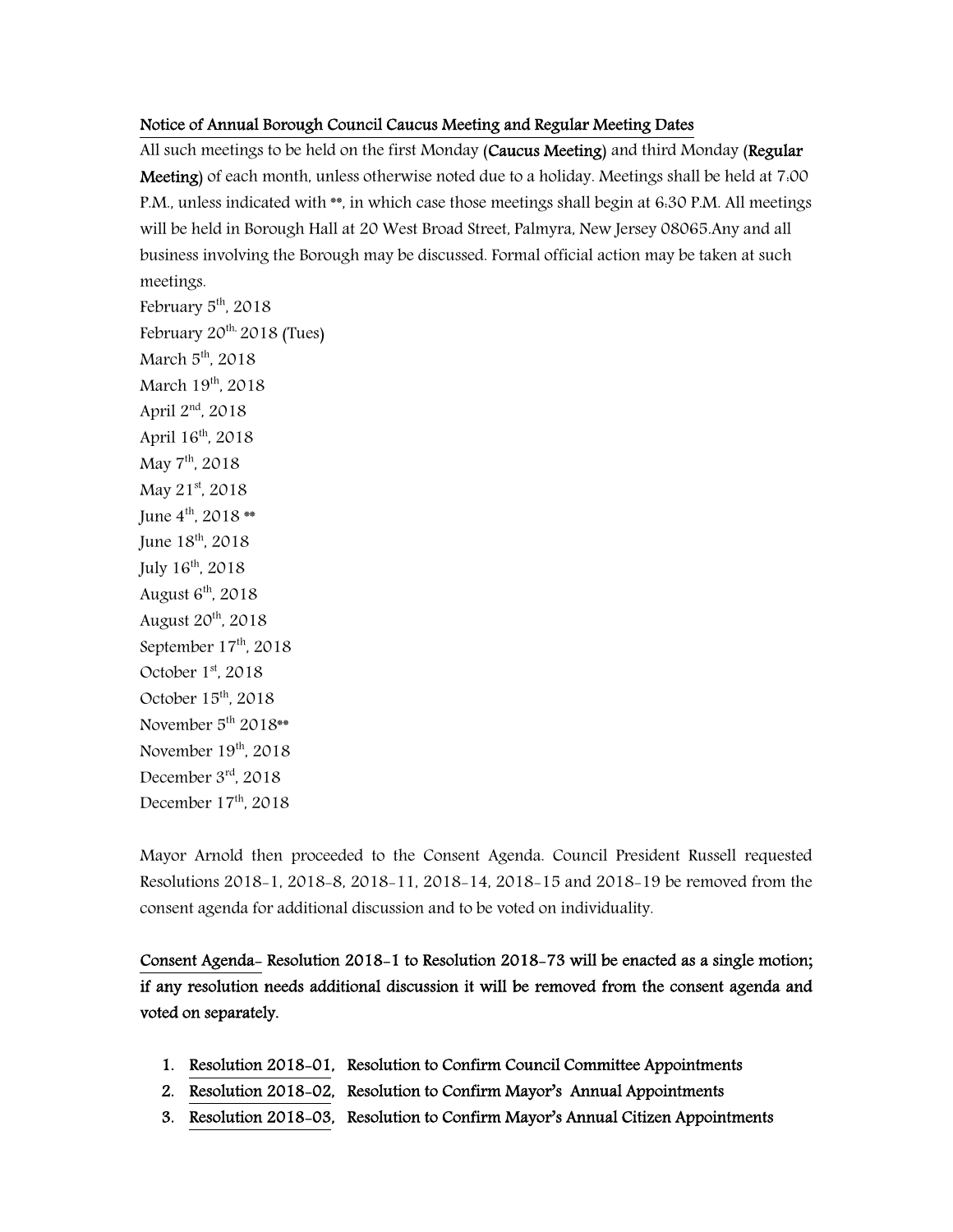- 4. Resolution 2018-04, Resolution Approving the Borough of Palmyra Official Caucus and Regular Monthly Public Meeting Dates for the Borough Council for 2018
- 5. Resolution 2018-05, Resolution Authorizing the Appointment of Ted Rosenberg, Esq., as Borough Solicitor.
- 6. Resolution 2018-06, Resolution Authorizing the Appointment of Thomas Hastie, Esq. of Capehart & Scatchard as Special Counsel/Bond Attorney.
- 7. Resolution 2018-07, Resolution Authorizing the Appointment of Armando Riccio, Esq. as Special Counsel/Labor Attorney.
- 8. Resolution 2018-08, Resolution Authorizing the Appointment of William Burns, Esq. of Capehart & Scatchard as Special Counsel/Conflict Attorney.
- 9. Resolution 2018-09, Resolution Authorizing the Appointment of Andrew Brewer, Esq. of Maraziti Falcon, LLP as Special Counsel/Redevelopment Attorney.
- 10. Resolution 2018-10, Resolution Authorizing the Appointment of Robert P. Nehila Jr., of Bowman & Company LLP, as Auditor
- 11. Resolution 2018-11, Resolution Authorizing the Appointment of William Kirchner of Environmental Resolutions Inc., (ERI) as Borough Engineer
- 12. Resolution 2018-12, Resolution Authorizing the Appointment of William Kirchner of Environmental Resolutions Inc., (ERI) as Sewer Engineer
- 13. Resolution 2018-13, Resolution Authorizing the Appointment of John Hogue & Valdimir Raskin of Environmental Resources Management (ERM), as Environmental Engineer/Consultant and LSRP.
- 14. Resolution 2018-14, Resolution Authorizing the Appointment of Anthony LaRosa of Maser Consulting as Special Projects Engineer
- 15. Resolution 2018-15, Resolution Authorizing the Appointment of Gregory R. Valesi of Consulting & Municipal Engineers (CME) as Special Projects Engineer
- 16. Resolution 2018-16, Resolution Authorizing the Appointment of David Gerkens of Community Grants, Planning and Housing, (CGP&H) as Borough Planner/Grants Coordinator.
- 17. Resolution 2018-17, Resolution Authorizing the Appointment of Community Grants, Planning and Housing, (CGP&H) as Affordable Housing/RCA Administrator.
- 18. Resolution 2018-18, Resolution Authorizing the Appointment of James D. Fattorini, Esq., as Public Defender.
- 19. Resolution 2018-19, Resolution Authorizing the Appointment Stephen J Wenger, Esq. as Municipal Prosecutor.
- 20. Resolution 2018-20, Resolution Authorizing the Appointment of any/all other Municipal Prosecutors In Burlington County, as Substitute Prosecutor
- 21. Resolution 2018-21, Resolution Authorizing the Appointment of Christopher Fifis of Hardenbergh Insurance Group as Insurance Consultant/ JIF Risk Management Consultant and Authorizing JIF Risk Management Consultant Agreement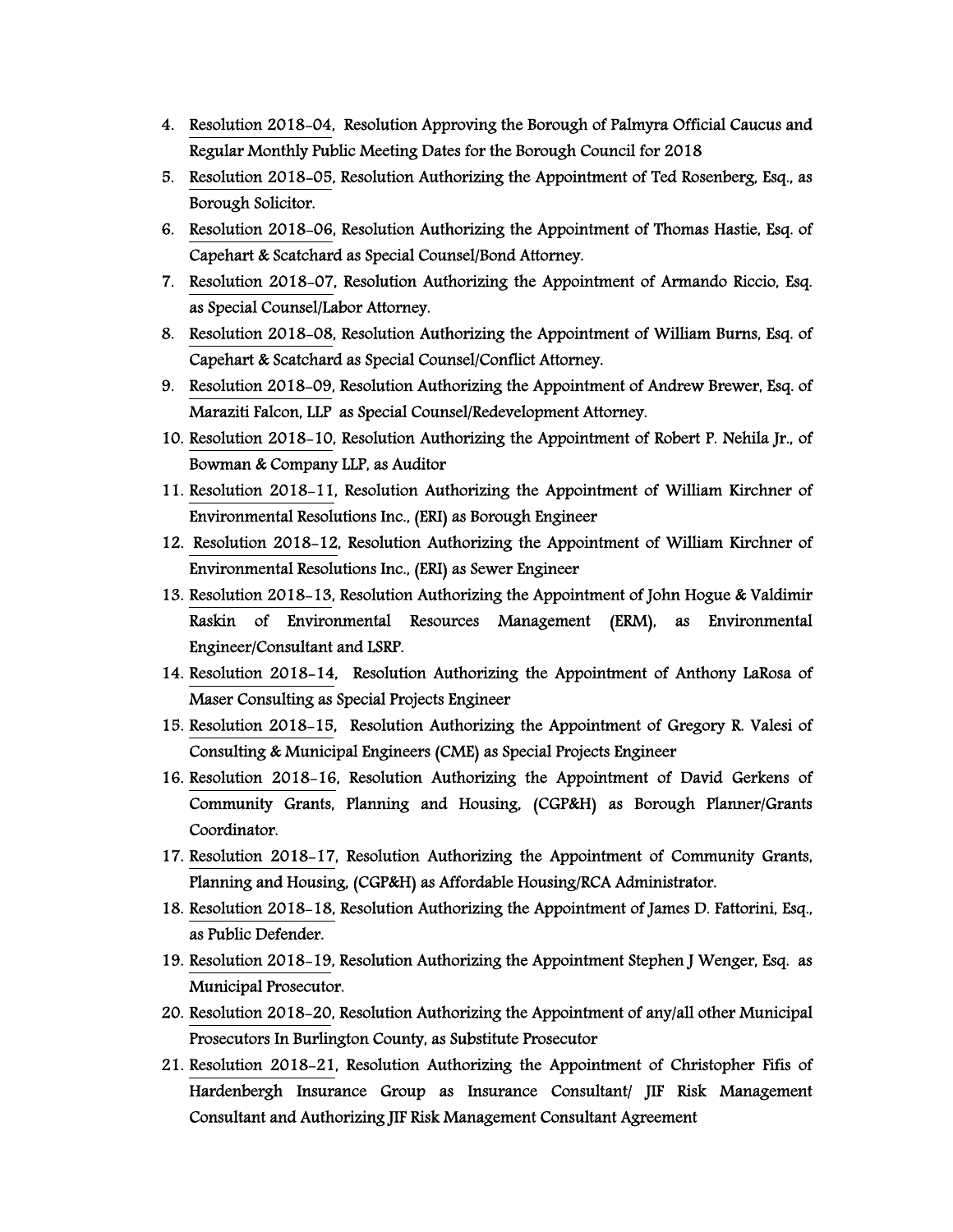- 22. Resolution 2018-22, Resolution Authorizing The Mayor to Execute Contracts with All Appointed Professionals After Review and Approval by the Solicitor and the Chief Financial Officer.
- 23. Resolution 2018-23 Resolution Appointing John Gural as Administrator for The Borough Of Palmyra
- 24. Resolution 2018-24, Resolution Appointing John Gural as Burlington County JIF Fund Commissioner.
- 25. Resolution 2018-25, Resolution Appointing John Gural as Burlington County JIF Claims Coordinator
- 26. Resolution 2018-26, Resolution Appointing John Gural as Hearing Officer For Non-Uniformed Employees
- 27. Resolution 2018-27, Resolution Appointing Scott Pearlman as Burlington County JIF Alternate Fund Commissioner.
- 28. Resolution 2018-28, Resolution Appointing Robert Verry as Hearing Officer for Uniformed Employees
- 29. Resolution 2018-29, Resolution Appointing Tracy Kilmer as Burlington County JIF Safety Coordinator.
- 30. Resolution 2018-30, Resolution Appointing Tracy Kilmer as Housing Official for The Borough Of Palmyra
- 31. Resolution 2018-31, Resolution Appointing Tracy Kilmer as Zoning Officer for the Borough of Palmyra.
- 32. Resolution 2018-32, Resolution Appointing Donna Condo as Chief Financial Officer for the Borough of Palmyra
- 33. Resolution 2018-33, Resolution Appointing Donna Condo as Public Agency Compliance Officer For the Borough of Palmyra
- 34. Resolution 2018-34, Resolution Appointing Tanyika Johns as Deputy Administrator for the Borough Of Palmyra
- 35. Resolution 2018-35 Resolution Appointing Tanyika Johns as Deputy Registrar for the Borough of Palmyra
- 36. Resolution 2018-36, Resolution Appointing Doretha R. Jackson As Fair Housing Officer For The Borough of Palmyra
- 37. Resolution 2018-37, Resolution Appointing Marie Nagle as Board of Health Coordinator for the Borough of Palmyra
- 38. Resolution 2018-38 Resolution Appointing John K Haines as Storm Water Coordinator for the Borough of Palmyra.
- 39. Resolution 2018-39, Resolution Appointing John K Haines as Recycling Coordinator for the Borough of Palmyra.
- 40. Resolution 2018-40, Resolution Appointing John K Haines as Clean Communities Coordinator for the Borough of Palmyra.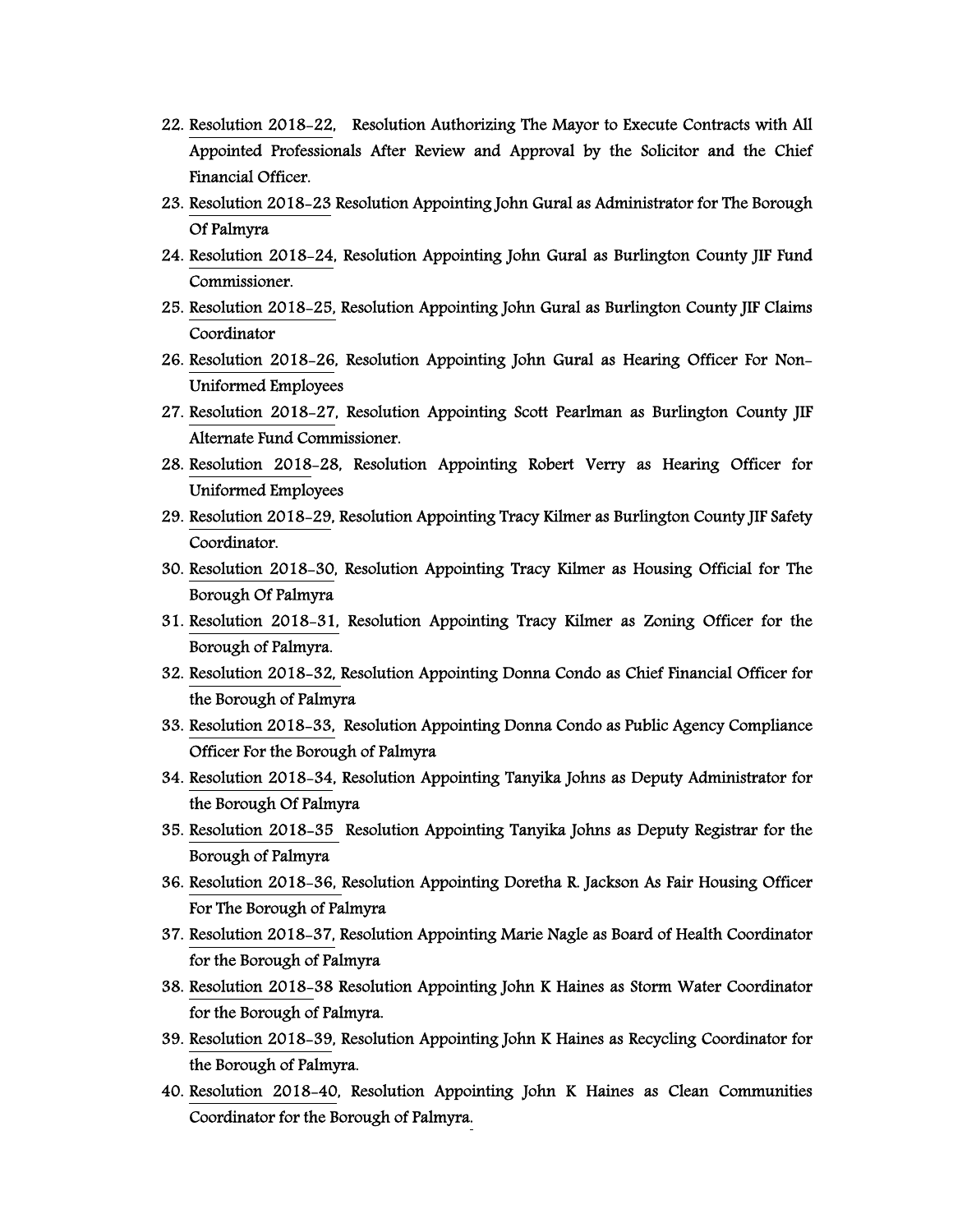- 41. Resolution 2018-41, Resolution Appointing John K Haines as Tree Officer for the Borough of Palmyra
- 42. Resolution 2018-42, Resolution Appointing the Crossing Guards for The Borough of Palmyra for 2018.
- 43. Resolution 2018-43, Resolution Appointing John Quigg as SLEO II Officer for the Borough of Palmyra Police Department.
- 44. Resolution 2018-44, Resolution Appointing the Borough of Palmyra Community Emergency Response Team (C.E.R.T.) Members
- 45. Resolution 2018-45, Resolution Authorizing the Appointment of Richard K. Dreby as Emergency Management Coordinator for the Borough of Palmyra and Executive Coordinator of the Joint Emergency Management Council for the Boroughs of Palmyra and Riverton
- 46. Resolution 2018-46, Resolution Appointing Paul Opalski as part-time Housing Inspector and RCS Building Inspector, per the Terms of his offer of Employment dated December 20th, 2017
- 47. Resolution 2018-47, Resolution Appointing Ernest McGill as part-time Code Enforcement Officer for the Borough of Palmyra.
- 48. Resolution 2018-48, Resolution Appointing Michael Lunemann as part-time Code Enforcement Officer per the Terms of His Offer of Employment Dated December 18<sup>th</sup>, 2017
- 49. Resolution 2018-49, Resolution Appointing Michael Lunemann as Abandoned Property List Public Official for the Borough of Palmyra
- 50. Resolution 2018-50, Resolution Appointing Charles Soper, Wesley Allen, Tristan Shin and Ella Graham as Chaplains for the Borough of Palmyra Police Department
- 51. Resolution 2018-51, Resolution Appointing Dale Palmer as part-time Supervisor for Public Buildings and Grounds Department
- 52. Resolution 2018-52, Resolution Appointing George Moore part-time to Public Buildings and Grounds Department
- 53. Resolution 2018-53, Resolution Appointing Michele Wright-Sykes as part-time Community Center Scheduling Coordinator For the Borough of Palmyra
- 54. Resolution 2018-54, Resolution Appointing Selina Korab and Christiana Quinton as part-time Community Center Scheduling Assistants for the Borough of Palmyra
- 55. Resolution 2018-55, Resolution Appointing Stacey Brugler as part-time Payroll Clerk and Finance Assistant
- 56. Resolution 2018-56, Resolution Approving Edward A Duba as an Active Member of the Palmyra Fire Department
- 57. Resolution 2018-57, Resolution Designating the Burlington County Times and the Courier Post as the Legal Newspapers and GovDeals.com as the Legal Auction Site for Vehicles and Property.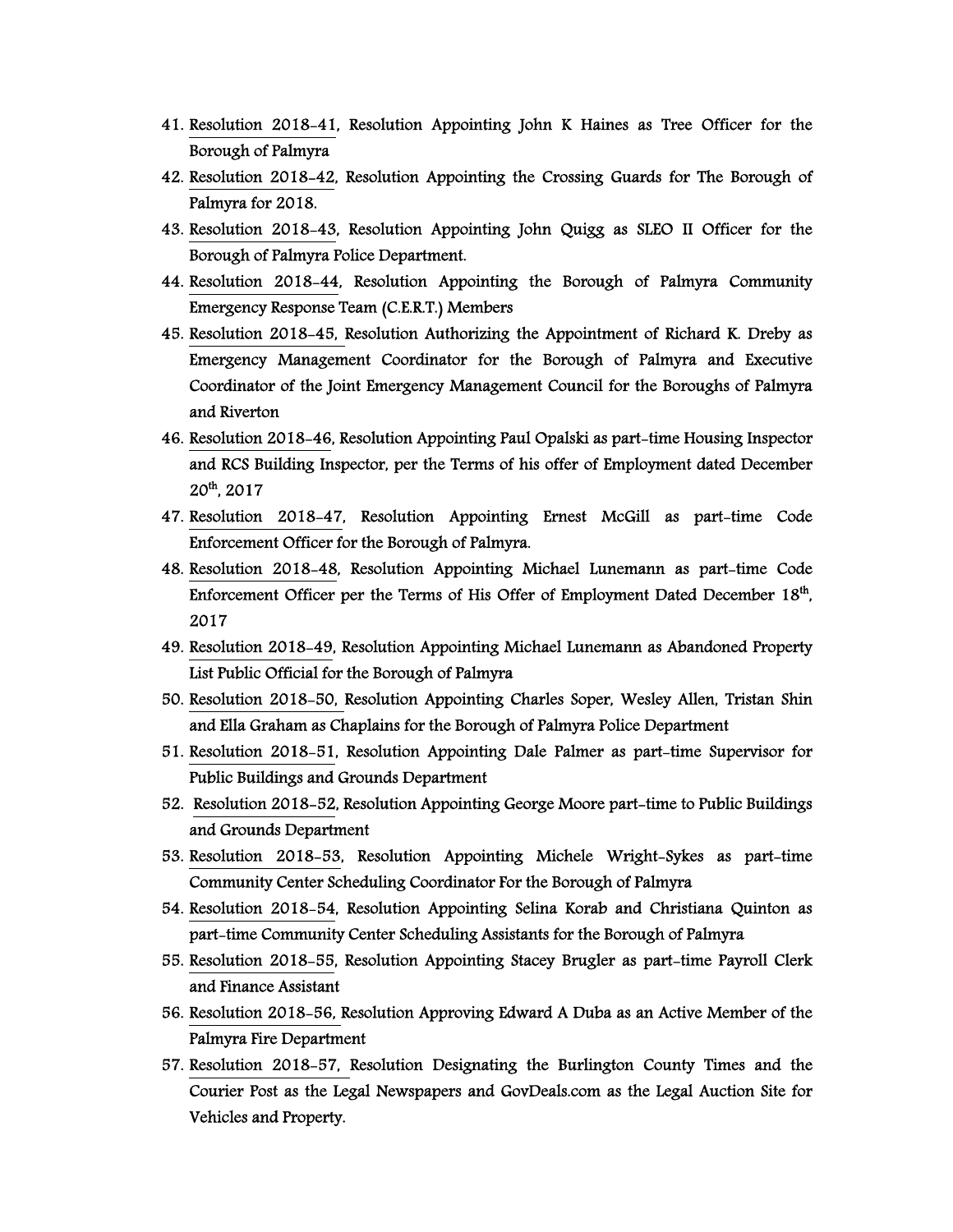- 58. Resolution 2018-58, Resolution Authorizing the 2018 Temporary Budget Appropriations.
- 59. Resolution 2018-59, Resolution Authorizing The Payment Of Debt Service for The Borough of Palmyra and All Necessary Bills Required for January 2017.
- 60. Resolution 2018-60, Resolution Approving a Cash Management Plan for The Borough Of Palmyra.
- 61. Resolution 2018-61, Resolution Fixing the Rate of Interest to Be Charged On Delinquent Taxes, Sewer Payments and Assessments
- 62. Resolution 2018-62, Resolution Authorizing The Tax Collector to Cancel Debits and Credits of \$10.00 or Less for Tax and Sewer Payments
- 63. Resolution 2018-63, Resolution Authorizing the Mayor to Execute a Shared Service Agreement with Willingboro Township for 2018 Animal Control Services in the amount of \$14,000.00.
- 64. Resolution 2018-64, Resolution Awarding 2018 Generator Preventative Maintenance Contract to Industrial Diesel Power, Inc. in the amount of \$8,920.00, subject to the solicitor's review and the Chief Financial Officer's certification
- 65. Resolution 2018-65, Resolution Awarding a Contract to ERI for the 2017 NJAWC and PSE&G Road Opening Restorations Project per their proposal dated November 30, 2017 in the amount of \$41,500.00, subject to the Solicitor's and CFO's Review and Approval
- 66. Resolution 2018-66, Resolution Authorizing the Award of a Contract to TrashPro per their proposal dated December  $19<sup>th</sup>$ ,2017 in the amount of \$2,640.00., subject to the Solicitor's and CFO's Review and Approval.
- 67. Resolution 2018-67, Resolution awarding a contract to CGP&H for the 2018 Housing Inspections per their bid dated 12/21/2017, subject to the Solicitor's and CFO's Review and Approval.
- 68. Resolution 2018-68, Resolution Awarding 2018 Maintenance Contract for Sewage Treatment Plant to Municipal Maintenance Company in the amount of \$139,120.00, subject to the Solicitor's review and Chief Financial Officer's certification
- 69. Resolution 2018-69, Resolution Awarding 2018 On-Call Contracting Services Contract to Neri's Construction & Rentals, Inc. in the amount of \$395,483.00 subject to the Solicitor's review and the Chief Financial Officer's certification
- 70. Resolution 2018-70, Resolution Awarding 2018 Sewer Treatment Plant and Pump Station Debris Removal Contract to FRANC Environmental in the amount of \$33,600.00 subject to the Solicitor's review and the Chief Financial Officer's certification
- 71. Resolution 2018-71, Resolution Authorizing The Mayor to Execute the Collective Bargaining Agreement with the Palmyra Police Association for the period January 1<sup>st</sup>, 2018 to December 31<sup>st</sup>, 2020.
- 72. Resolution 2018-72, Resolution Setting the Fee For Rental Unit and Resale Certificate of Occupancy Inspections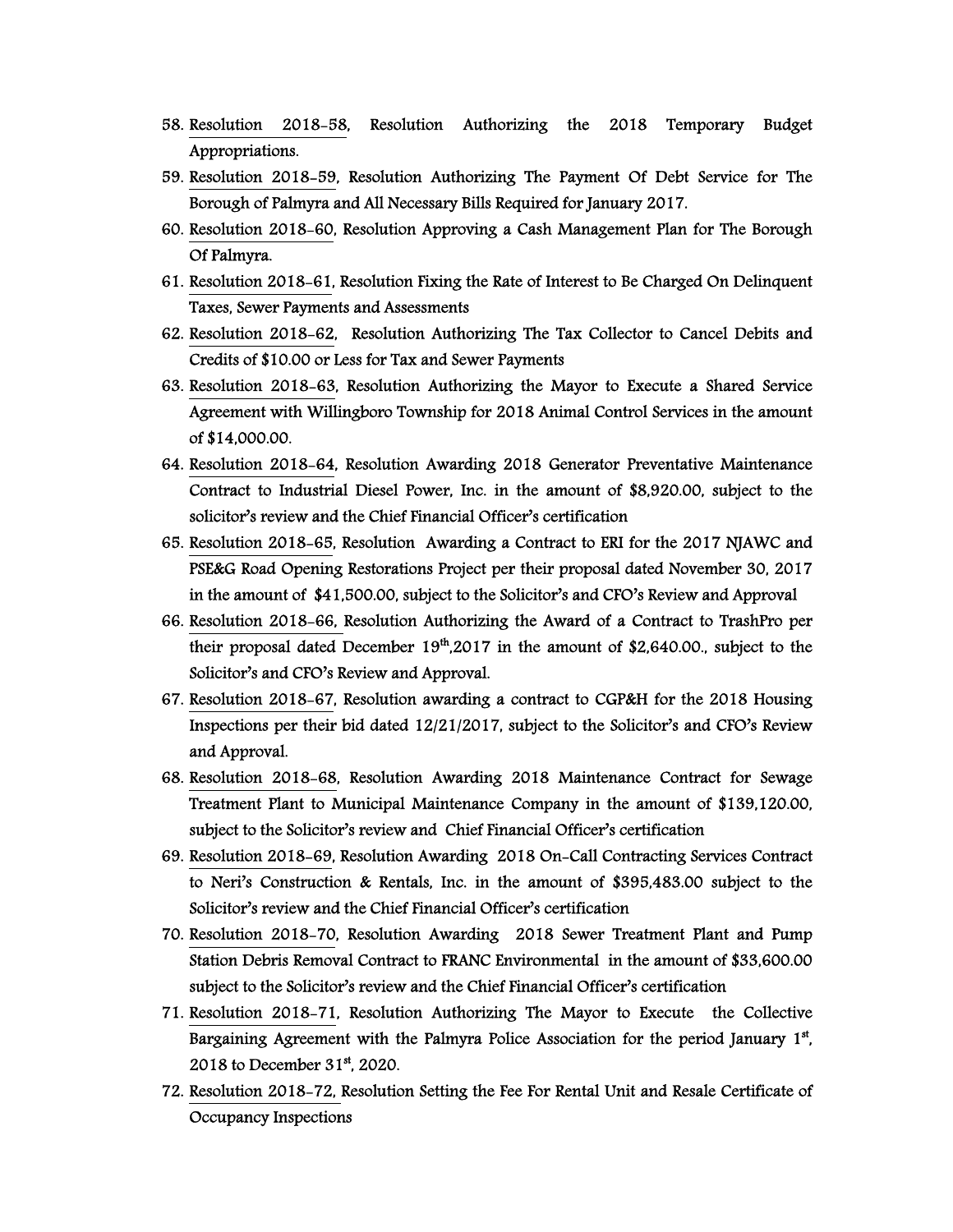# 73. Resolution 2018-73, Resolution Authorizing the Payment of Bills for December of 2017 in the Amount of \$1,411,266.32.

Mayor Arnold asked for a motion to approve the consent agenda as read. President Russell made a motion to approve Resolution 2018-02 thru Resolution 2018-07; Resolution 2018-09 thru Resolution 2018-10; Resolution 2018-12 thru Resolution 2018-13; Resolution 2018-16 thru Resolution 2018-18 and Resolution 2018-20 thru Resolution 2018-73. Mr. Howard seconded the motion.

# At the call of the roll, the vote was: AYES: Mr. Allmond, Mr. Howard, Mrs. Tait, Ms. Weiner, Mr. Yetter, President Russell NAYES: None Resolutions noted in motion were approved

The Mayor then went back to: Resolution 2018-1. President Russell indicated it may not need to be pulled and stated the committees were structured as previously mentioned to make it easier to schedule committee meetings for the remainder of the year.

The Mayor then on to Resolution 2018-8, Resolution Authorizing the Appointment of William Burns, Esq. of Capehart & Scatchard as Special Counsel/Conflict Attorney. President Russell indicated she disagreed with the appointment. Mayor Arnold inquired who is it you suggest fill that position as there was only one other reply to the RFP for that position. President Russell indicated she didn't agree with the appointment and that decision could be made at a later date. Mayor Arnold asked why. President Russell indicated she would prefer to move forward with the other candidate instead of this one. Mayor Arnold again asked why. President Russell indicated she did not need to discuss it at this time however she was not satisfied with their work in that position. After some additional discussion among council, Mr. Rosenberg indicated that if the resolution was not confirmed today the existing counsel would be used in a holdover capacity until that decision is made, which could be later today or at another time; also no one has to give a reason as to why they don't want to confirm an appointment. Mayor Arnold explained, she chose William Burns of Capehart & Scatchard because we had a history with them and in the review of Eric Bernstein & Associates although they are a reputable firm and do a lot of work with other municipalities, they are located in Somerset County which is 73 miles away. Mayor Arnold then asked for a motion to approved Resolution 2018- 8 as read. President Russell made a motion to approve Resolution 2018-8 as read. Mr. Howard second the motion.

#### At the call of the roll, the vote was:

AYES: Mr. Yetter NAYES: Mr. Allmond, Mr. Howard, Mrs. Tait, Ms. Weiner, President Russell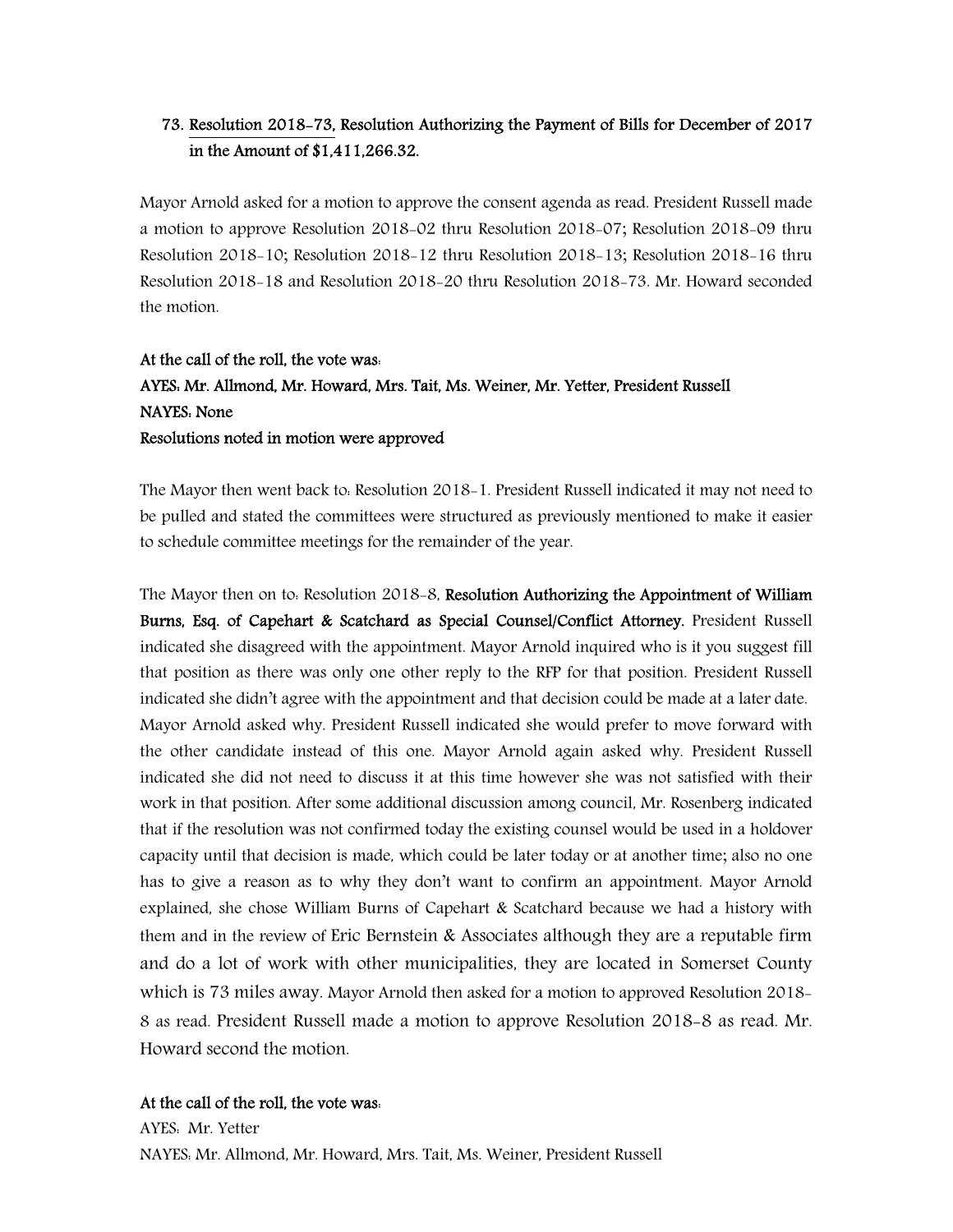#### Resolution 2018-8 was defeated

Mayor Arnold went on to Resolution 2018-11, Resolution Authorizing the Appointment of William Kirchner of Environmental Resolutions Inc., (ERI) as Borough Engineer. President Russell indicated with the bandshell project coming up she would like to see a change. Mr. Yetter asked if that would not fall under special projects not the Borough Engineer. Mayor Arnold indicated yes. Mr. Yetter stated he was very satisfied with Mr. Kirchner's work and ERI is familiar with the Borough. Mayor Arnold explained to council that in reviewing the RFP's presented for Borough Engineer she noticed the difference in rates schedules and could not understand why we would go with a company which could cost more. After some additional discussion, Mayor Arnold asked for a motion to approved Resolution 2018-11 as read. Mr. Yetter made a motion to approve Resolution 2018-11 as read. Mr. Howard second the motion.

#### At the call of the roll, the vote was:

AYES: Mr. Yetter NAYES: Mr. Allmond, Mr. Howard, Mrs. Tait, Ms. Weiner, President Russell Resolution 2018-11 was defeated

Mayor Arnold went on to Resolution 2018-14, Resolution Authorizing the Appointment of Anthony LaRosa of Maser Consulting as Special Projects Engineer

President Russell stated we should limit the number of engineers we are using. Mayor Arnold inquired if it was possible to be both the Borough Engineer and a Special Project Engineer. Mr. Gural indicated it was redundant; it is not necessary to be appointed Special Project Engineer if you are the Borough Engineer. Mayor Arnold stated Maser Consulting is the company which completed the grant process for the 2016 Municipal Park Development Program Grant for the Bandshell, so we should continue with them for that project. Mayor Arnold then asked for a motion to approved Resolution 2018-14 as read. Mrs. Tait made a motion to approve Resolution 2018-14 as read. Mrs. Russell second the motion.

## At the call of the roll, the vote was:

AYES: Mr. Yetter NAYES: Mr. Allmond, Mr. Howard, Mrs. Tait, Ms. Weiner, President Russell Resolution 2018-14 was defeated

Mayor Arnold went on to Resolution 2018-15, Resolution Authorizing the Appointment of Gregory R. Valesi of Consulting & Municipal Engineers (CME) as Special Projects Engineer. Mrs. Russell indicated this went along with her earlier thinking regarding the appointment of Borough Engineer vs Special Project Engineer. Mr. Gural stated ERI will continue to serve as Borough Engineer until such time a new Borough Engineer is appointed. Mr. Gural indicated CME is presently one of our Special Project Engineers and is currently working on a major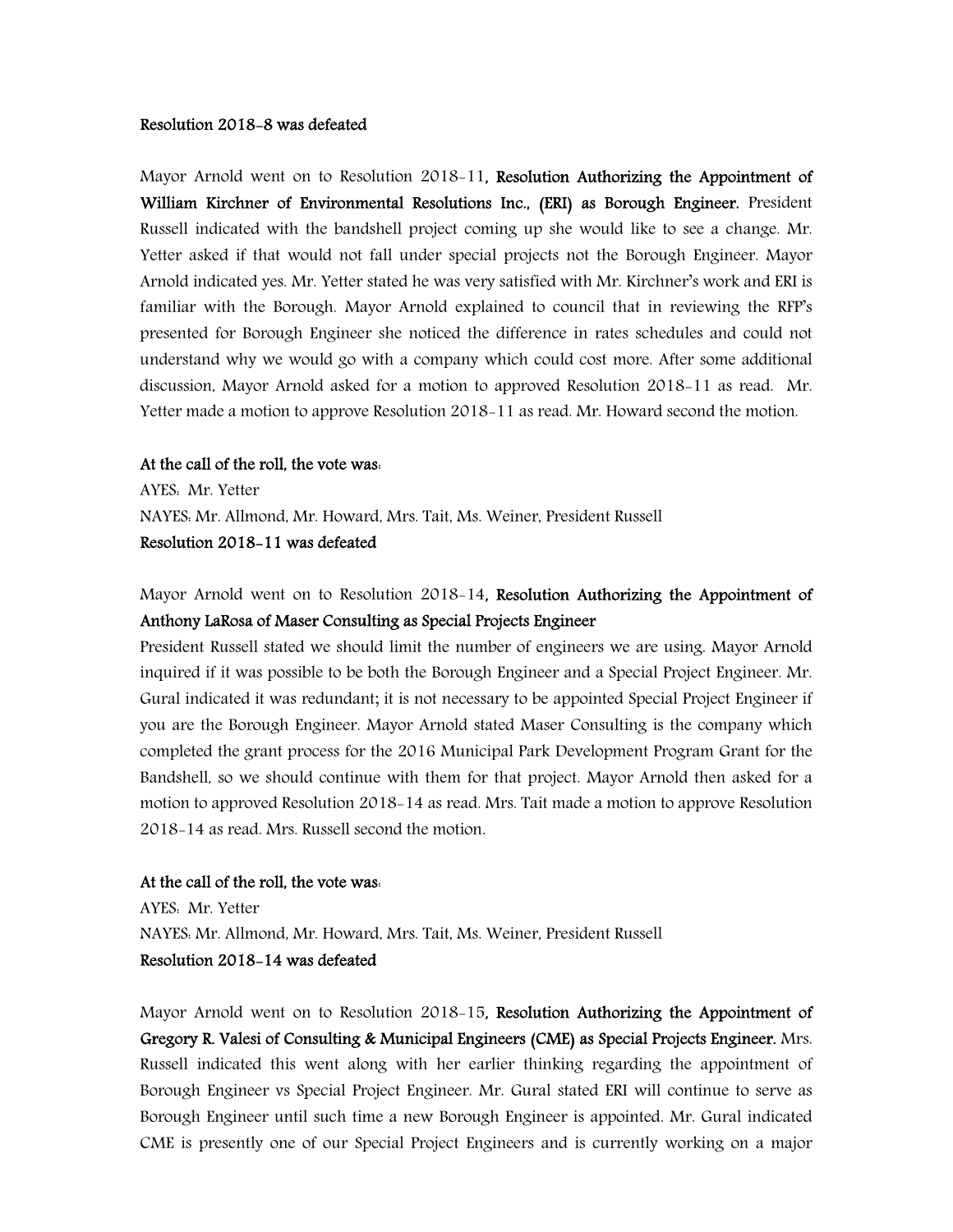project, if they are not appointed as Special Project Engineer now, then they would not serve in any capacity with the Borough, which could cause some level on consternation. Some additional discussion was had and Mr. Rosenberg explained the need or not to name a Special Project Engineer and the role of the Special Project Engineer. Mayor Arnold then asked for a motion to approved Resolution 2018-15 as read. President Russell made a motion to approve Resolution 2018-15 as read. The motion was seconded by Mr. Howard.

#### At the call of the roll, the vote was:

AYES: Mr. Allmond, Mr. Howard, Mrs. Tait, Ms. Weiner, Mr. Yetter, President Russell NAYES: None

#### Resolution 2018-15 was approved

Mayor Arnold went on to Resolution 2018-19, Resolution Authorizing the Appointment of Stephen J Wenger, Esq. as Municipal Prosecutor. President Russell stated we utilized Malamut & Associates, LLC. , as Municipal Prosecutor last year which she was happy with and didn't see a need to change. Mayor Arnold agreed Malamut did do a good job however they have also taken on more municipalities. Mayor Arnold indicated she chose Stephen Wenger for continuity of service each court session as appose to have a different prosecutor in court every session. Mr. Yetter stated he was looking forward to having a prosecutor as appose to a firm which we never know who is going to show up for court. Mayor Arnold then asked for a motion to approved Resolution 2018-19 as read. President Russell made a motion to approve Resolution 2018-19. The motion was seconded by Mr. Yetter.

#### At the call of the roll, the vote was

AYES: Mr. Yetter NAYES: Mr. Allmond, Mr. Howard, Mrs. Tait, Ms. Weiner, President Russell Resolution 2018-19 was defeated

Mayor Arnold asked for a motion to approve the Treasurer's Report. Mrs. Russell made a motion to approve the Treasurer's Report as presented. Mrs. Tait second the motion.

#### At the call of the roll, the vote was:

AYES: Mr. Allmond, Mr. Howard, Mrs. Tait, Ms. Weiner, Mr. Yetter, President Russell NAYES: None

Motion approved

#### COMMENTS FROM THE GOVERNING BODY

Gina Tait thanked everyone for coming out and thanked everyone, family, friends and the community for helping her out over the last six months.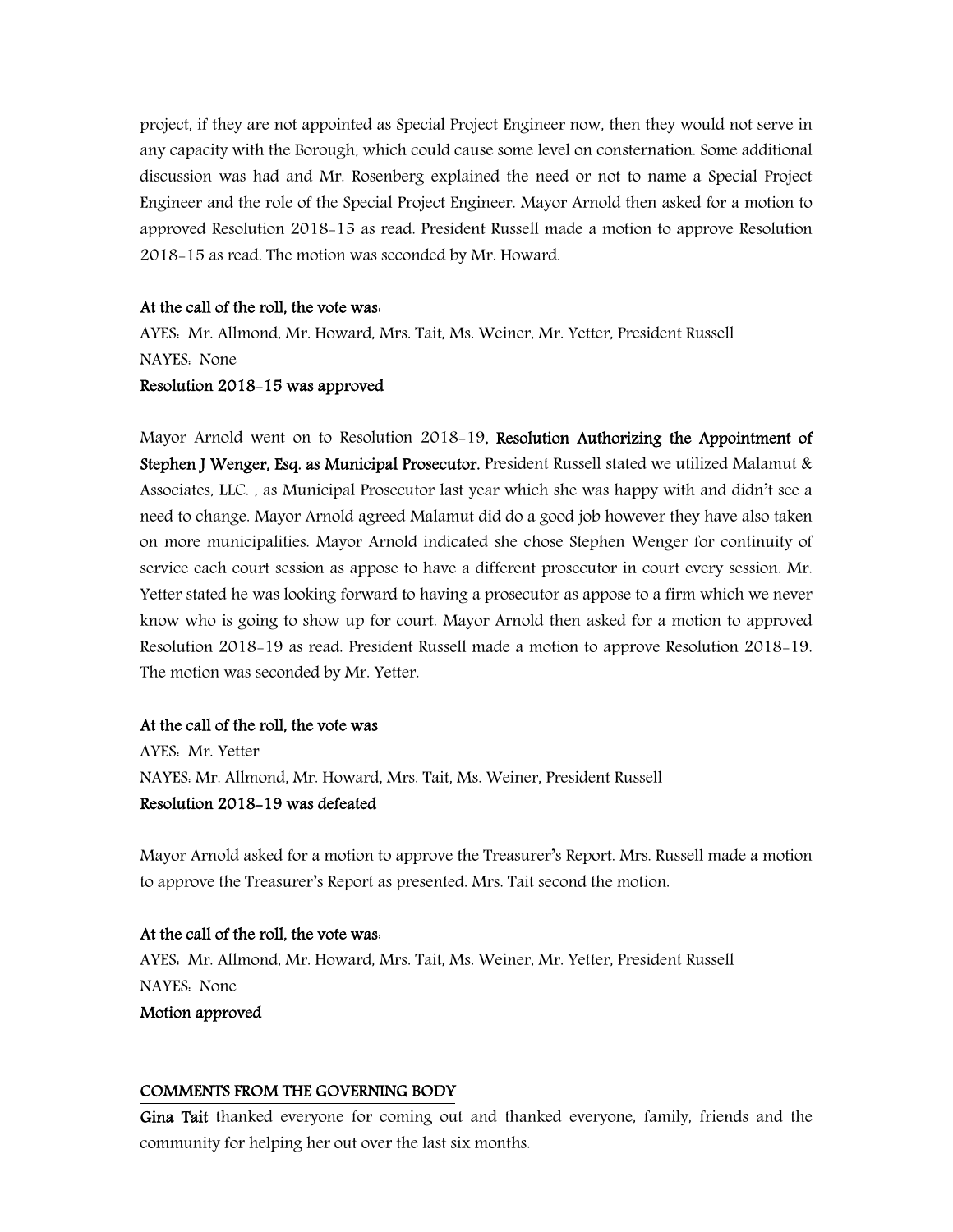Brandon Allmond thanked everyone for their support thru out the last few weeks and he is looking forward to the next three years.

Lewis Yetter stated he recalled two years ago when he was sworn in, Mr. Singleton was in attendance and he stated now that the elections are over we are no longer politicians, we are now councilmen and councilwomen and all politics should be left behind. Mr. Yetter stated he is still looking forward to that day.

Mr. Howard thanked everyone for coming out, add thanked the employees for the great job they do, especially Rita with all that we went thru the past couple of days. Mr. Howard stated, from the outside it may appear that there is collective agreement on certain things, however we all are individuals and we make our own choices and represent our beliefs. Mr. Howard stated once you have put in the work, you should be antagonized or not feel like to have to justify why you voted in a particular manner. Mr. Howard stated he looked forward to working with Mr. Allmond. Mr. Howard indicated he structured the council committees so that the same team is working with the same committee, so the same people are working together. Mr. Howard wished everyone a Happy New Year and indicated he is looking forward to working with the new council.

Mindie Weiner had no comments.

Bernadette Russell stated she agreed with what Mr. Yetter stated. Mrs. Russell indicated she does not sit here as a politician but as someone who wishes to make a difference in their town. Mrs. Russell indicated there is a difference e between politics and doing what is right for the town and the people who reside here. Mrs. Russell stated with the council committee, last year we saw the problems which occurred with the council committees; the inconsistency of meetings, the Mayor throwing up road blocks with us trying to meet, that is why the committees are structured the way they are. . Mrs. Russell stated we want positive things for this town. Amazing things are happening and we want them to continue. Mrs. Russell wished everyone a Happy New Year and welcomed Mr. Allmond to Council. Mrs. Russell indicated she is happy Mrs. Tait is doing well, and we have some awesome people on this team.

Mayor Arnold stated running for office and serving in public office is not easy. Mayor Arnold stated she has served for about five years. When she came to council there were things being done which she did not feel were right so she made some adjustments. Mayor Arnold stated she has reach out, sent emails, text messages, which are not responded to. Mayor Arnold stated the Borough of Palmyra elected her as Mayor and also elected each one of you as councilmembers, there is a place for everyone at the table and all ideas should be taken into consideration. Mayor Arnold stated to eliminate her from the committees with the work she has completed is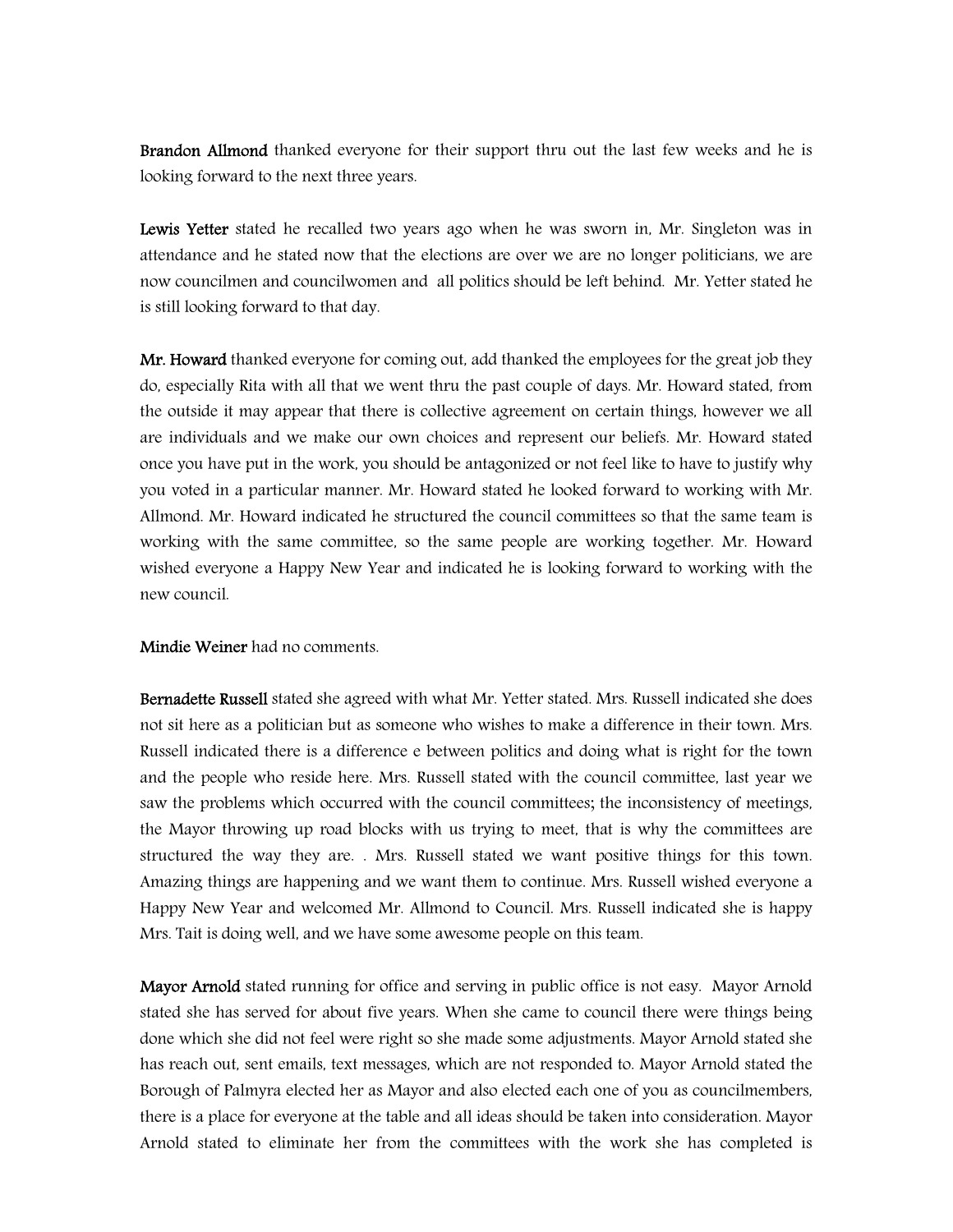unconscionable. If everyone respond to her requests for communication regarding professional appointments and council committee seats all this could have been avoided today. Mayor Arnold stated this is not the impression she wanted to leave on our professionals, the public nor the residents of the Borough. Mayor Arnold indicated she was hoping with the campaign slogans of working together and working across isle, things would be different. Mayor Arnold stated, "Many things are your choice as a council, I hope you realize what you are doing, and I certainly hope what I'm feeling right now, none of you will ever have to fell, because it is hurtful." Mayor Arnold also inquired of Mrs. Tait, Mr. Howard and Mr. Allmond if the professionals you are proposing contributed to your election campaign. Mr. Allmond responded, "Not that he was aware of". Mayor Arnold indicated hopefully this meeting does not set the tone for the year. Mayor Arnold thanked everyone and indicated she represented all of Palmyra not just specific groups or interests.

Mayor Arnold then asked for a motion to open the Public Portion. Mrs. Russell made a motion to open the public portion for comments. Mrs. Tait second the motion All members present voted in favor of the motion**.** 

Mrs. Lindsay- Front Street – Mrs. Lindsay stated she was speaking for the Senior Program which meets at the Community Center twice a month for lunch. Mrs. Lindsay indicated on behave of their safety they should not be charged with taking out their trash and or setting up tables and chairs for their meetings. Mrs. Lindsay stated Resolution 2018-51 indicating Dale Palmer was in charge and she wished to know if council or the Mayor would consider having someone take out their trash and set up and break down the tables and chairs when they have their lunch meetings, the first and second Wednesday of every month. Mayor Arnold indicated she would take it into consideration, talk with other individuals and would get back to her.

Mr. Norcross – Morgan Avenue – Mr. Norcross congratulated all the newly appointed council members. Mr. Norcross indicated has been sitting in this meeting and was upset to see what is going on up there and the way people are treated. Mr. Norcross indicated at this local level there should be no party political affiliations, you should run and win on who you are and what you stand for. Everyone up there should respect one another, we know everyone has different personalities but everyone should be treated with respect and I don't see anyone up there showing anyone any respect. Mr. Norcross stated it's a shame you all represent us as taxpayers, and you can respect one another. Mr. Norcross stated, Mr. Allmond "you are new, so I'll excluded you out", everyone else has been sitting up there for at least a year. Mr. Norcross told Mr. Allmond at the end of the day he hopes you will respect every person that sits up there whether you like them or not. Mr. Norcross stated, "The way you treat each other is appalling". Mr. Norcross told Ms. Weiner she does a great job and the Mayor's description of "creative" could not have been more point on. Mr. Norcross told Mrs. Tait he applauded her for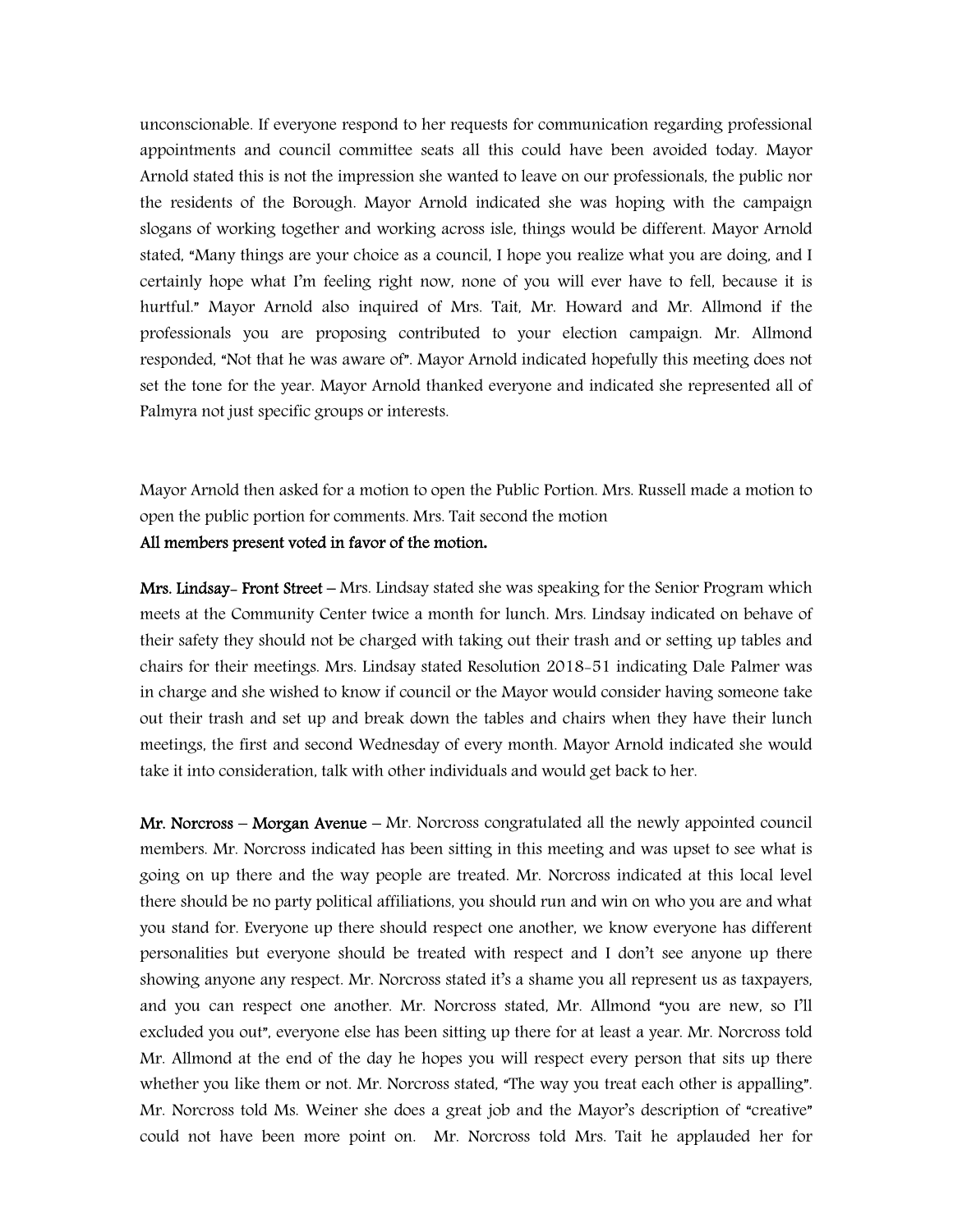continuing to maintain her seat because he was sick, he probably would have stepped aside. Again the Mayor could not have picked you better as "Soccer Mom" because you care about every kid in this town. Everyone needs to learn the work respect, because those that don't, when election time comes, he will do his job as a taxpayer and get you out of the seat. Mr. Norcross stated given his background, it is much nicer when choosing a prosecutor to have one which you are dealing with instead of a firm, as they get to know the town and the police officers.

Mr. Fryer – Harbour Drive – Mr. Fryer stated he agreed with Mr. Norcross; Mr. Allmond after what you have seen today, I would get up and walk away, I would want nothing to do with the childish manner in which council acted today. Mr. Fryer stated everyone spent two hours of our Saturday watching you act like children today. You all should be ashamed at yourselves, you can go more than five minutes without making snide remarks to each other. If this is going to go on all year what will you be able to accomplish? Nothing, you are supposed to represent us, you are an embarrassment as the people that represent us.

**Mr. Taylor – Spring Garden Street –** Mr. Taylor inquired about the Borough's desire to purchase the property on the other side of Rt. 73. Mr. Taylor stated he was aware that that is a superfund site, and there are a lot of problems with the ground being contaminated. Mr. Taylor inquired if purchased it would be with taxpayer monies and were we aware that we would be purchasing a property with a sizeable debt to clean up, and what would be the intended use of said property. Mayor Arnold indicated this is a process which we have been undertaking for many years, we also have one of the best firms working with us on the remediation of those properties and have spoken to potential developers disclosing the potential remediation necessary. Mayor Arnold indicated there are many possibilities over there and we will be exploring anything proposed. Mr. Taylor inquired if there was a website which he could go to which would have all the information regarding what has been done. Mr. Gural stated you could go to our website, www.boroughofpalmyra.com and look under the redevelopment tab. For the route 73 South Redevelopment area. Mr. Taylor asked when considering appointments, please keep the fiscal costs as low as possible.

Mrs. VanEmburgh – Garfield Avenue – Mrs. VanEmburgh stated her family for many generations has resided in Palmyra, her grandfather served on Borough Council; she has never seen such a mess as today. Mrs. VanEmburgh indicated she sees why other family members have moved out of town, she was ashamed and hoped the governing body does better.

Mr. Russell – Parry Avenue – Mr. Russell congratulated Mrs. Tait and Mr. Allmond on their appointments he also congratulated Mrs. Russell on becoming Borough Council President. Mr. Russell indicated the Board of Education will be having two meetings this month one on January  $10^{th}$ , 2018 and another on January 17<sup>th</sup>, 2018, regarding the study to move the  $6^{th}$  grade out of Charles Street School and to the High School/Middle School, so come out and listen to the results